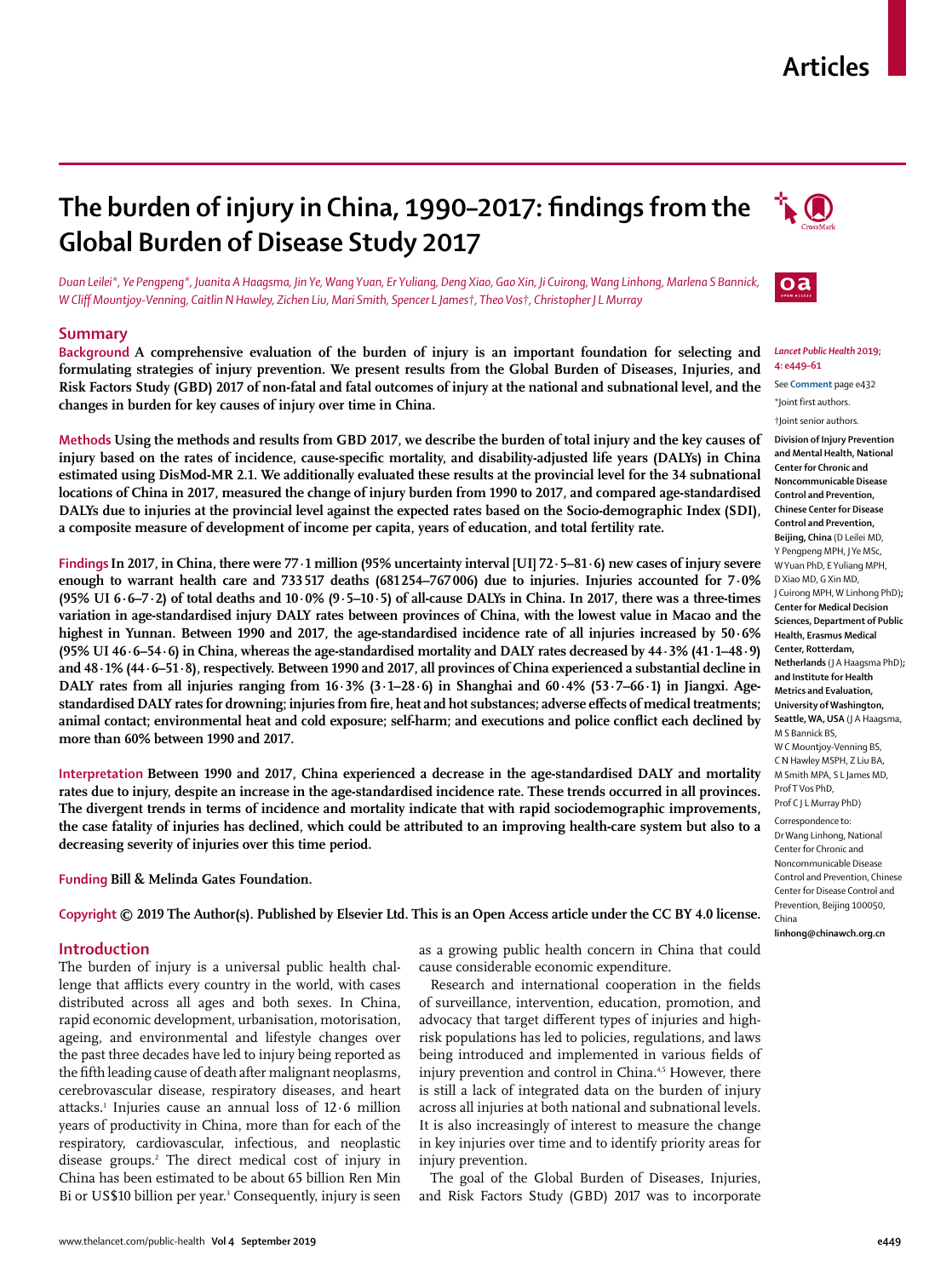#### **Research in context**

#### **Evidence before this study**

The burden of injuries in China is an important topic for public health planning and for contextualising economic trends and health interventions. We searched Ovid MEDLINE for articles published up to April 10, 2019, using compound search terms (appendix p 5), with language restricted to English and Chinese. Previous research focused on the burden of injuries in China has been limited in scope in terms of including all injuries, estimating for all demographic groups and provinces, and modelling for a span of years. Past iterations of the Global Burden of Diseases, Injuries, and Risk Factors Study (GBD) have gradually increased the level of detail in terms of causes, locations, and demographic groups receiving estimations. GBD 2017 included subnational estimation for provinces of China for 30 mutually exclusive causes of injury. Given the rapid expansion of the economy in China over the past three decades, there was considerable interest in understanding the ramifications that such socioeconomic changes have had on the burden of injuries, given that the morbidity and mortality of certain injuries is thought to be affected by economic development. Past research focusing on the interaction between economic development and injury burden has revealed several factors that could affect injury incidence and mortality, such as the expansion of road systems, changing social patterns with migration of younger generations, and increasing educational access and attainment. However, to date, no studies have systematically measured the burden of injury in terms of morbidity and mortality at the province level in China over several years and for all age groups and both sexes.

See **Online** for appendix

all available epidemiological data using a coherent measurement framework, standardised estimation methods, and transparent data sources to enable comparisons of health loss over time and across causes, age groups, sexes, and locations.<sup>6-11</sup> Here, we aim to provide an overview of the burden of injury in China in 2017, to measure the change in this burden between 1990 and 2017, and to explore the underlying factors influencing this change.

## **Methods**

## **Overview**

In this analysis, we describe the burden of total injury and the key causes of injury based on the rates of incidence, cause-specific mortality, and disabilityadjusted life years (DALYs) in China. We present a detailed description of the top four causes of injury in terms of age-standardised DALY rates in 2017. The geographical units of analysis include 31 provinces in mainland China, Hong Kong special administrative region, Macao special administrative region, and Taiwan; all 34 locations will be referred to as provinces in the rest of the Article.

The GBD 2017 study design and methods specific to injury estimation have been described in extensive detail in existing GBD literature.6,10 An overview of GBD

#### **Added value of this study**

This study measures the burden of injury at both the national and provincial level in China in terms of incidence, cause-specific mortality, and disability-adjusted life years (DALYs). Additionally, it reports these measures for each of 30 mutually exclusive injury causes (except for select injuries that do not lead to death) for every age group and both sexes for the time period from 1990 to 2017. The results of the study are then interpreted on the basis of relevant historical and policy-related events from the past three decades that might have contributed to an evolving injury burden. The provision of such societal and historical context could help to explain the reasons for the dynamic trends observed for fatal and non-fatal results and how these trends might vary depending on the province.

#### **Implications of all the available evidence**

This study shows that although the incidence of injuries in China has increased with the expansion of the economy, the rates of cause-specific mortality and DALYs have declined. These observations suggest that the rapid socioeconomic development in China might have increased the risk of injury, but that improvements in health care or decreases in injury severity have led to large improvements in mortality and overall health loss. This study represents an important geographical research focus within the greater GBD project that might help to inform policy not only in China but also in other parts of the world that are experiencing economic growth and a shifting burden of injury.

methods is provided in the appendix (pp 1–4). Here, we summarise key features of these methods.

This study complied with the Guidelines for Accurate and Transparent Health Estimates Reporting recommendations.12

## **Case definitions**

In GBD 2017, there are 30 mutually exclusive and collectively exhaustive external cause of injury categories, with each category further divided among 47 mutually exclusive nature of injury categories. In this study, we report an aggregated version of this cause list. All subtypes of road injuries, for example, were combined into one road injuries cause. The definition of injury incidence and death was based on the International Classification of Diseases (ICD): codes E000–E999 in ICD-9 and chapters V to Y in ICD-10. ICD-9 codes 800–999 and ICD-10 chapters S and T were used for estimation of injury morbidity. Specific coding by injury is provided in the GBD 2017 literature.<sup>6,10</sup>

#### **Mortality**

For cause-specific mortality estimation, all data sources were first mapped to the GBD cause list of diseases and injuries. Second, garbage codes or ill-defined causes of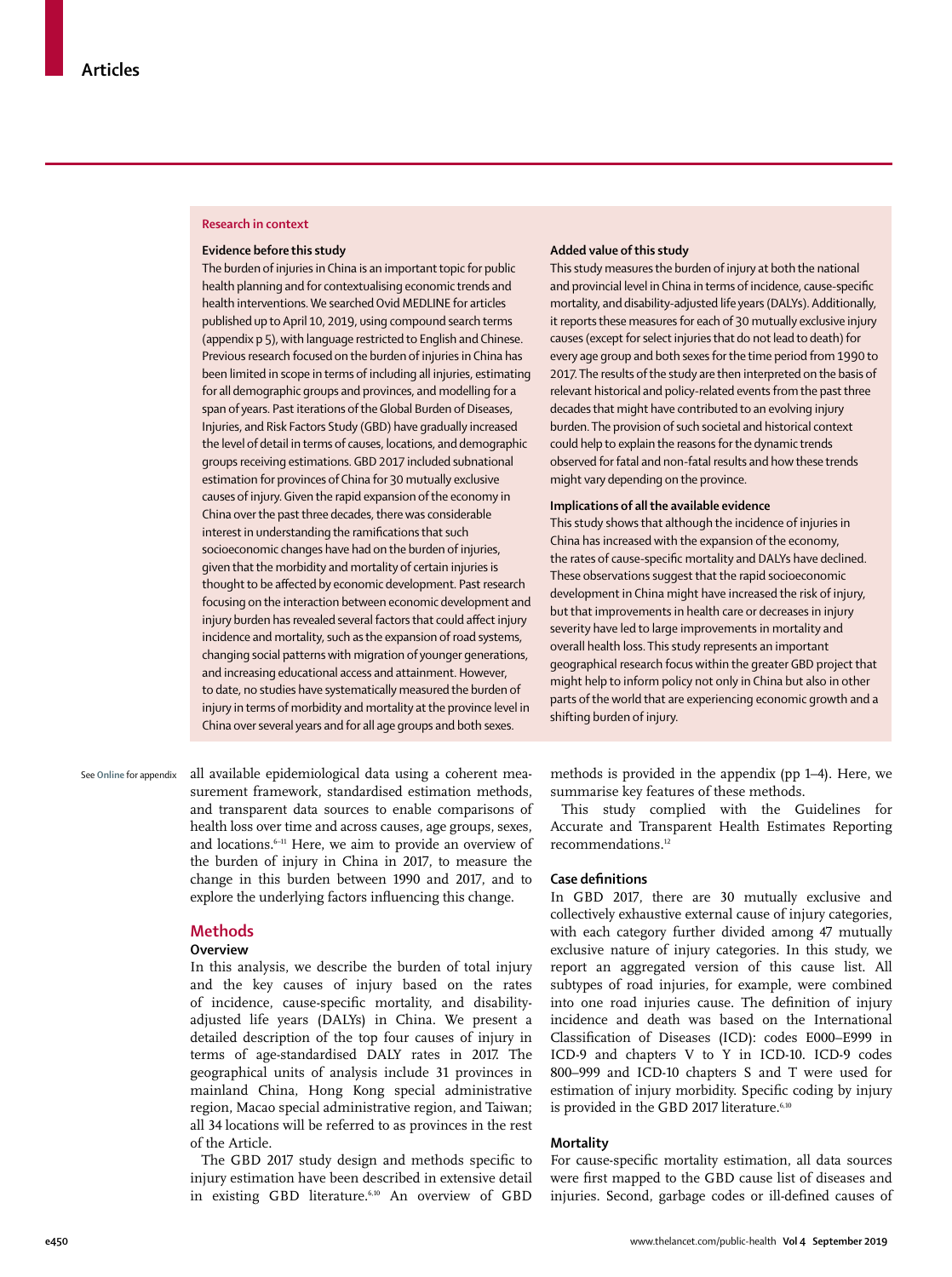deaths were redistributed to causes within the GBD cause hierarchy. Third, the GBD Cause of Death Ensemble model method was used to generate estimates by age, sex, location, year, and cause. Five main data sources from China were used across all causes of death: the China disease surveillance points (DSP) system, vital registration collected by the Chinese Center for Disease Control and Prevention (CDC), cancer registry data, and medical certification of causes of death for Macao and Hong Kong (the only data sources for Macao and Hong Kong).<sup>6</sup> Years of life lost (YLLs) were estimated as the number of deaths from each cause in each age group multiplied by the remaining life expectancy at the age of death.

## **Incidence, prevalence, and years lived with disability**

Measuring non-fatal health outcomes required combining two injury classification approaches. Injuries can be defined by cause and nature, where the cause of injury is the accident that led to a particular nature of injury. For example, for a fall that led to a traumatic brain injury, the fall would be considered the cause of injury and traumatic brain injury would be considered the nature of injury. In this study, we reported estimates by cause of injury.

The injuries estimation process used DisMod-MR 2.1, a Bayesian meta-regression tool, to produce injury incidence for different causes by location, year, age, and sex. The incidence of injury warranting inpatient admission and other types of care (eg, outpatient care including emergency department visits) was estimated separately. Second, the nature-of-injury category resulting in the largest burden for patients experiencing multiple injuries was selected through a hierarchy constructed according to patient-reported outcome measurement data as described in the GBD 2017 methods.10 Third, the proportions of incident cases in each combined cause-nature-of-injury category were estimated and then applied to cause of injury incidence obtained from the first step to estimate incidence of inpatient and outpatient injuries by cause and nature of injury. Fourth, short-term disability and average duration for each nature of injury category were estimated and short-term prevalence was derived from the multiplication of incidence and duration. Fifth, the proportion of cases with permanent disability for each nature of injury category was estimated and the ordinary differential equation solver used in DisMod-MR 2.1 was used to estimate the long-term prevalence for each cause-nature of injury from the incidence and long-term mortality risk in cases with long-term disability. Additional data sources used for the estimation of nonfatal health outcomes were the Chinese National Injury Surveillance System (NISS) and the China Zhuhai injury patient follow-up study.13,14

|                                                    | <b>Deaths</b>                              |                                                              | Incidence                                  |                                                              |
|----------------------------------------------------|--------------------------------------------|--------------------------------------------------------------|--------------------------------------------|--------------------------------------------------------------|
|                                                    | 2017 age-standardised<br>rates per 100 000 | Percentage change in<br>age-standardised rates,<br>1990-2017 | 2017 age-standardised<br>rates per 100 000 | Percentage change in<br>age-standardised rates,<br>1990-2017 |
| <b>All injuries</b>                                | 45.9 (42.9 to 47.8)                        | $-44.3\%$ (-48.9 to -41.1)                                   | 5112 (4827 to 5410)                        | 50.6% (46.6 to 54.6)                                         |
| <b>Transport injuries</b>                          | $16.1(15.4 \text{ to } 16.8)$              | $-23.9\%$ (-32.7 to -17.6)                                   | 1099 (973 to 1239)                         | 82.2% (73.7 to 89.9)                                         |
| Road injuries                                      | 15.6 (14.8 to 16.2)                        | $-21.8\%$ ( $-30.7$ to $-14.9$ )                             | 940 (810 to 1075)                          | 113.9% (103.7 to 123.6)                                      |
| Other transport injuries                           | $0.6$ (0.5 to 0.6)                         | $-55.9\%$ ( $-63.4$ to $-48.0$ )                             | 160 (130 to 197)                           | $-2.8\%$ ( $-8.5$ to 4.5)                                    |
| <b>Unintentional injuries</b>                      | 21.6 (18.9 to 22.9)                        | $-40.9\%$ (-50.9 to -35.4)                                   | 3635 (3391 to 3888)                        | 55.5% (50.7 to 60.3)                                         |
| Falls                                              | $8.6(6.7 \text{ to } 9.5)$                 | 12.8% (-23.9 to 33.4)                                        | 1477 (1288 to 1691)                        | 113.2% (104.4 to 123.6)                                      |
| Drowning                                           | 5.1 (4.9 to 5.3)                           | $-65.3\%$ ( $-67.5$ to $-62.9$ )                             | 8 (7 to 10)                                | $-17.4\%$ (-23.8 to -10.2)                                   |
| Fire, heat, and hot substances                     | $0.7(0.6 \text{ to } 0.8)$                 | $-64.9\%$ ( $-68.7$ to $-51.9$ )                             | 108 (87 to 133)                            | 46.0% (36.7 to 56.2)                                         |
| Poisonings                                         | 1.7(0.9 to 2.0)                            | $-20.8\%$ ( $-66.3$ to 15.3)                                 | 56 (46 to 69)                              | 48.2% (36.5 to 60.6)                                         |
| Exposure to mechanical forces                      | $1.9(1.3 \text{ to } 2.1)$                 | $-24.4\%$ ( $-65.0$ to $-8.6$ )                              | 797 (683 to 931)                           | 85.5% (76.7 to 95.4)                                         |
| Adverse effects of medical treatment               | $0.4$ (0.4 to 0.6)                         | $-66.5\%$ (-73.7 to -51.5)                                   | 506 (430 to 586)                           | 64.2% (56.2 to 72.4)                                         |
| Animal contact                                     | $0.2$ (0.1 to 0.2)                         | $-77.7\%$ ( $-82.3$ to $-50.7$ )                             | 232 (196 to 273)                           | $-33.3\%$ ( $-36.3$ to $-30.0$ )                             |
| Foreign body                                       | $1.4(1.2 \text{ to } 1.5)$                 | $-50.8\%$ ( $-61.6$ to $-44.0$ )                             | 185 (162 to 208)                           | $6.2\%$ (0.1 to 12.9)                                        |
| Environmental heat and cold exposure               | $0.3(0.2 \text{ to } 0.4)$                 | $-75.8\%$ ( $-79.1$ to $-63.5$ )                             | 104 (86 to 125)                            | $-8.8\%$ ( $-13.9$ to $-3.6$ )                               |
| Exposure to forces of nature                       | $0.0$ (0.0 to $0.0$ )                      | $-67.4\%$ ( $-67.4$ to $-67.4$ )                             | 2(2 to 2)                                  | $-67.4\%$ ( $-67.4$ to $-67.4$ )                             |
| Other unintentional injuries                       | 1.2(1.1 to 1.2)                            | $-2.7\%$ ( $-8.9$ to 5.9)                                    | 161 (132 to 196)                           | 11.5% (5.7 to 17.8)                                          |
| Self-harm and interpersonal violence               | $8.2$ (7 $.8$ to 9 $.1$ )                  | $-66.7\%$ (-69.9 to -58.1)                                   | 376 (321 to 440)                           | $-16.6\%$ (-22.7 to -9.0)                                    |
| Self-harm                                          | 7.2 (6.8 to 7.9)                           | $-65.6\% (-68.7 \text{ to } -57.6)$                          | 29 (24 to 35)                              | $-39.4\%$ ( $-45.1$ to $-33.8$ )                             |
| Interpersonal violence                             | 1.0 (0.8 to 1.3)                           | $-71.7\%$ ( $-76.5$ to $-59.7$ )                             | 341 (287 to 403)                           | $-4.5\%$ ( $-10.4$ to $1.4$ )                                |
| Conflict and terrorism                             | 0.0(0.0 to 0.0)                            | $-100.0\%$ ( $-100.0$ to $-100.0$ )                          | 0(0 to 0)                                  | $-100.0\%$ ( $-100.0$ to $-100.0$ )                          |
| Executions and police conflict                     | 0.0 (0.0 to 0.1)                           | $-86.8\%$ ( $-89.0$ to $-55.3$ )                             | 6(5 to 8)                                  | $-87.1\%$ ( $-89.5$ to $-56.3$ )                             |
| Data in parentheses are 95% uncertainty intervals. |                                            |                                                              |                                            |                                                              |

*Table 1:* **Age-standardised mortality and incidence rates in 2017 and percentage change from 1990 to 2017 by cause of injury in China**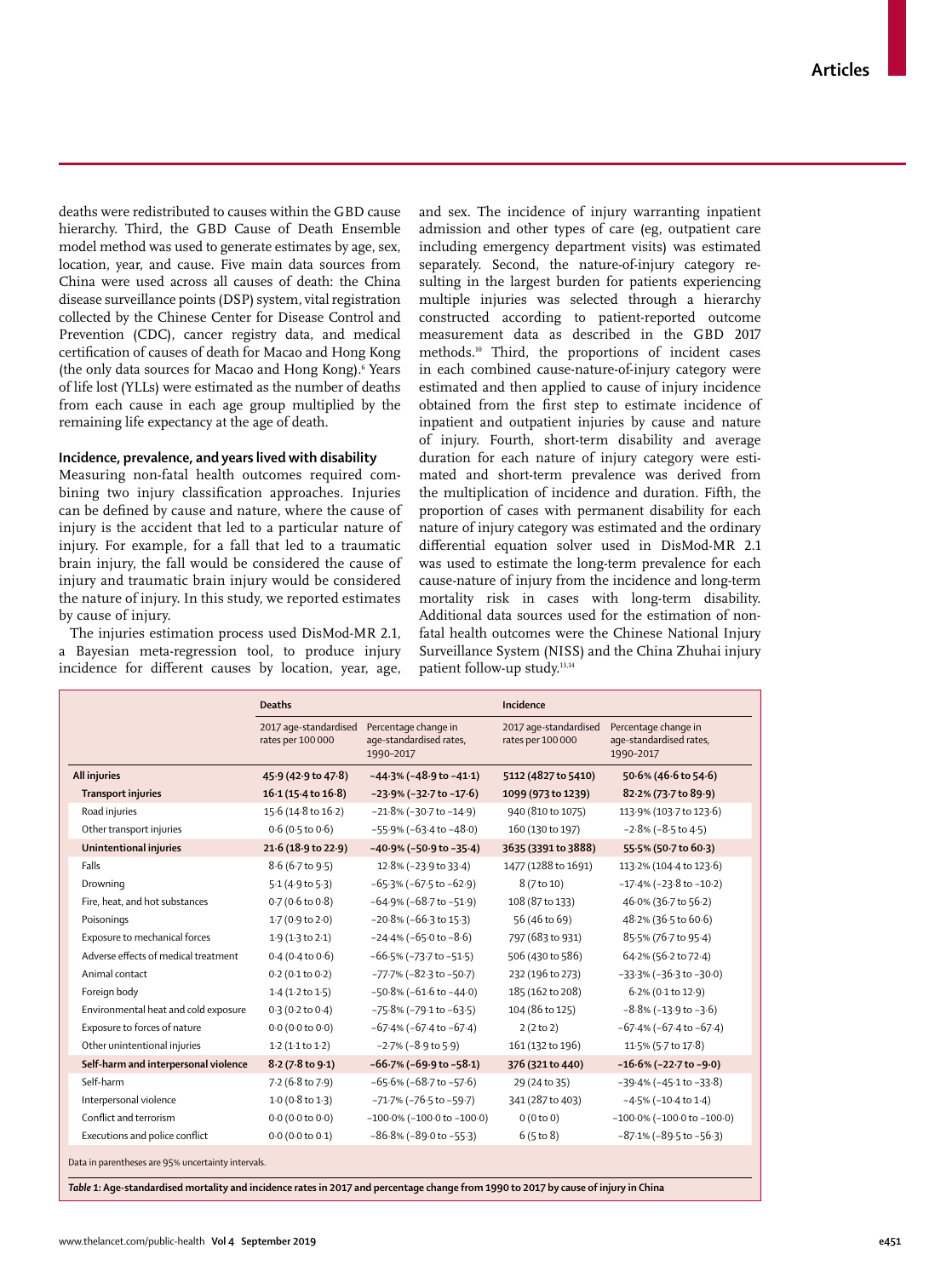|                                         | <b>YLLs</b>                                |                                                              | <b>YLDs</b>                                |                                                              | <b>DALYs</b>                               |                                                              |
|-----------------------------------------|--------------------------------------------|--------------------------------------------------------------|--------------------------------------------|--------------------------------------------------------------|--------------------------------------------|--------------------------------------------------------------|
|                                         | 2017 age-standardised<br>rates per 1000000 | Percentage change in<br>age-standardised rates,<br>1990-2017 | 2017 age-standardised<br>rates per 100 000 | Percentage change in<br>age-standardised rates,<br>1990-2017 | 2017 age-standardised<br>rates per 100 000 | Percentage change in<br>age-standardised rates,<br>1990-2017 |
| <b>All injuries</b>                     | 1893 (1798 to 1963)                        | $-55.8\%$ (-58.8 to -53.4)                                   | 580 (430 to 758)                           | 21.2% (14.9 to 27.9)                                         | 2473 (2298 to 2679)                        | $-48.1\%$ (-51.8 to -44.6)                                   |
| <b>Transport injuries</b>               | 724 (693 to 754)                           | $-35.0\%$ (-42.0 to -29.8)                                   | 198 (141 to 268)                           | 32.1% (24.5 to 40.0)                                         | 923 (855 to 996)                           | $-27.0\%$ (-33.9 to -21.3)                                   |
| Road injuries                           | 699 (669 to 728)                           | $-33.3\%$ ( $-40.4$ to $-27.7$ )                             | 155 (111 to 209)                           | 70.2% (62.1 to 79.1)                                         | 854 (798 to 914)                           | $-25.0\%$ ( $-32.5$ to $-18.8$ )                             |
| Other transport injuries                | 25 (23 to 26)                              | $-62.0\% (-67.9$ to $-53.7)$                                 | 44 (31 to 60)                              | $-26.3\%$ ( $-30.5$ to $-21.6$ )                             | 69 (56 to 84)                              | $-45.1\%$ ( $-51.1$ to $-38.5$ )                             |
| <b>Unintentional injuries</b>           | 872 (775 to 921)                           | $-58.2\%$ (-64.5 to -54.3)                                   | 280 (196 to 384)                           | 27.8% (19.7 to 36.2)                                         | 1152 (1017 to 1279)                        | $-50.1\%$ ( $-56.8$ to $-44.9$ )                             |
| Falls                                   | 209 (157 to 234)                           | $-18.9\%$ ( $-50.1$ to $-2.3$ )                              | 154 (109 to 211)                           | 67.6% (57.0 to 78.5)                                         | 363 (288 to 433)                           | 3.8% (-25.6 to 18.6)                                         |
| Drowning                                | 297 (283 to 312)                           | $-71.4\%$ ( $-73.4$ to $-69.2$ )                             | 3(2 to 3)                                  | $-34.7\%$ (-39.9 to -29.5)                                   | 300 (285 to 314)                           | $-71.3\%$ ( $-73.3$ to $-69.1$ )                             |
| Fire, heat, and hot<br>substances       | 23 (19 to 27)                              | $-74.8\%$ ( $-78.6$ to $-59.2$ )                             | 25 (15 to 39)                              | $-18.0\%$ ( $-35.6$ to $-0.7$ )                              | 48 (38 to 63)                              | $-60.7\%$ ( $-68.7$ to $-44.4$ )                             |
| Poisonings                              | 72 (40 to 86)                              | $-38.0\% (-73.0 \text{ to } -9.6)$                           | 3(2 to 4)                                  | 50.4% (39.3 to 60.9)                                         | 74 (43 to 89)                              | $-36.6\%$ ( $-71.6$ to $-8.2$ )                              |
| Exposure to mechanical<br>forces        | 91 (64 to 99)                              | $-35.0\%$ ( $-68.9$ to $-23.1$ )                             | 45 (31 to 66)                              | 49.0% (37.6 to 60.8)                                         | 136 (107 to 159)                           | $-20.1\% (-53.1 to -6.9)$                                    |
| Adverse effects of medical<br>treatment | 18 (16 to 23)                              | $-73.3\%$ ( $-79.3$ to $-57.6$ )                             | 5(3 to 8)                                  | 64.2% (56.2 to 72.3)                                         | 23 (20 to 28)                              | $-67.2\%$ (-74.6 to -49.2)                                   |
| Animal contact                          | 6(5 to 8)                                  | $-83.1\%$ ( $-86.6$ to $-55.1$ )                             | 5(3 to 7)                                  | $-42.7\%$ (-45.9 to -40.0)                                   | 11 (9 to 14)                               | $-75.3\%$ ( $-80.1$ to $-50.9$ )                             |
| Foreign body                            | 90 (78 to 99)                              | $-58.8\%$ (-67.6 to $-52.1$ )                                | 12 (8 to 16)                               | $-17.2\%$ ( $-23.6$ to $-9.6$ )                              | 101 (88 to 111)                            | $-56.2\%$ ( $-65.3$ to $-49.8$ )                             |
| Environmental heat and<br>cold exposure | 8 (5 to 10)                                | $-83.6\%$ ( $-86.3$ to $-73.5$ )                             | 15 (10 to 21)                              | $-28.6\%$ ( $-34.0$ to $-23.2$ )                             | 23 (17 to 29)                              | $-67.1\%$ (-73.8 to -53.4)                                   |
| Exposure to forces of<br>nature         | 2(2 to 2)                                  | $-67.4\%$ ( $-67.4$ to $-67.4$ )                             | 2(2 to 3)                                  | 188.0% (143.9 to 235.7)                                      | 4(4 to 5)                                  | $-36.4\%$ ( $-42.9$ to $-28.3$ )                             |
| Other unintentional<br>injuries         | 57 (54 to 60)                              | $-14.8\%$ (-20.0 to -7.5)                                    | 11 (8 to 16)                               | $-12.5\%$ ( $-18.8$ to $-6.3$ )                              | 68 (63 to 73)                              | $-14.4\%$ ( $-18.9$ to $-8.2$ )                              |
| Self-harm and<br>interpersonal violence | 297 (280 to 335)                           | $-72.7\%$ ( $-75.3$ to $-64.8$ )                             | 102 (77 to 133)                            | $-6.9\%$ (-11.4 to -3.2)                                     | 399 (367 to 442)                           | $-66.7\%$ (-69.9 to -58.9)                                   |
| Self-harm                               | 243 (229 to 273)                           | $-71.9\%$ ( $-74.4$ to $-64.7$ )                             | 2(2 to 3)                                  | -52.7% (-57.9 to -46.9)                                      | 246 (232 to 275)                           | $-71.8\%$ ( $-74.3$ to $-64.7$ )                             |
| Interpersonal violence                  | 51 (46 to 71)                              | $-74.6\%$ ( $-78.5$ to $-63.8$ )                             | 97 (73 to 128)                             | $-4.4\% (-8.5 \text{ to } -1.1)$                             | 148 (122 to 184)                           | $-51.0\% (-57.6$ to $-40.7)$                                 |
| Conflict and terrorism                  | 0(0 to 0)                                  | $-100.0\%$ ( $-100.0$ to $-100.0$ )                          | 0(0 to 0)                                  | $-12.0\%$ (-25.7 to 2.3)                                     | 0(0 to 0)                                  | $-45.5\%$ (-56.6 to -31.6)                                   |
| Executions and police<br>conflict       | 3(2 to 3)                                  | $-87.4\%$ ( $-89.6$ to $-56.6$ )                             | 2(1 to 3)                                  | $-15.3\%$ (-29.4 to 16.4)                                    | 5(4 to 6)                                  | $-79.7\%$ ( $-83.3$ to $-47.3$ )                             |

Data in parentheses are 95% uncertainty intervals. YLL=year of life lost. YLD=year lived with disability. DALY=disability-adjusted life-year.

*Table 2:* **Age-standardised YLL, YLD, and DALY rates in 2017 and percentage change from 1990 to 2017 by cause of injury in China**

Years lived with disability (YLDs) were then calculated by multiplying prevalence by a disability weight reflecting the magnitude of the health loss associated with an outcome after correction for comorbidity with other non-fatal diseases.

## **DALYs**

DALYs are the sum of YLLs and YLDs as estimated in GBD 2017 for each cause, location, age group, sex, and year.7 A DALY essentially represents 1 lost year of healthy life. The sum of DALYs in a population approximates the gap between the population's present health status and an ideal scenario where the entire population has lived to an advanced age, free of disease.

#### **Socio-demographic Index**

The Socio-demographic Index (SDI) is a summary measure ranging from 0 to 1 that estimates the position of each GBD location on a spectrum of socioeconomic development. SDI is calculated using an equal weighting of lag-distributed income per capita, average years of education in the population older than 15 years of age, and total fertility rate in women younger than 25 years of age. The SDI for China in 2017 was 0·71, whereas at the province level, SDI varied from 0·47 to 0·86. Globally, this placed China in the high-middle SDI quintile, with province-level SDI values varying from low-middle to high quintiles on a global scale.

#### **Uncertainty analysis**

We applied the same technique for propagating uncertainty as used elsewhere in the GBD study design. The distribution of every step in the computation process was stored in 1000 draws that were used for every step in the computational process. The distributions were determined from the sampling error from data inputs, the uncertainty of the coefficients from DisMod-MR 2.1, and the uncertainty of severity distributions and disability weights. Final estimates were computed using the mean estimate across 1000 draws, and 95% uncertainty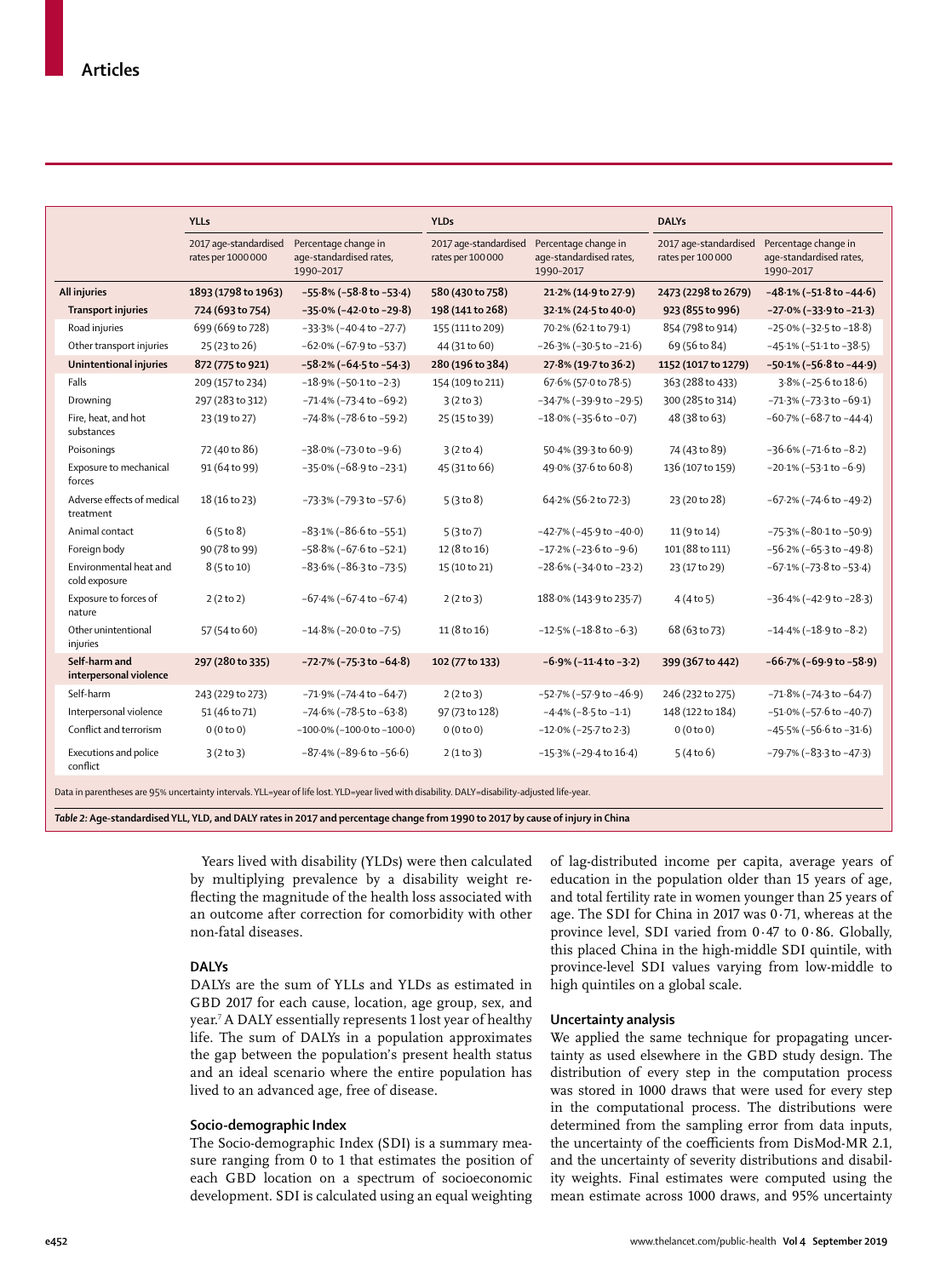intervals (UIs) for each average were defined by the 25th and 975th values of the ordered 1000 estimate values.

## **Role of the funding source**

The funder of the study had no role in study design, data collection, data analysis, data interpretation, or writing of the report. All authors had access to the data in the study and had final responsibility to submit for publication.

### **Results**

In 2017, in China, there were 77·1 million (95% UI 72·5–81·6) new cases of injury severe enough to warrant health care and 733 517 deaths (681 254–767 006) due to injuries. Injuries accounted for 7·0% (95% UI 6·6–7·2) of total deaths and  $10.0\%$  (9.5–10.5) of all-cause DALYs in China. Age-standardised rates of incidence, mortality, and DALYs for all injuries in 2017 were 5112 new cases (95% UI 4827–5410) per 100 000, 45·9 deaths (42·9–47·8) per 100 000, and 2473 DALYs (2298–2679) per 100 000 (tables 1, 2).

The age curves of incidence saw a gradual increase from early neonatal to 50–54 years of age for both sexes (30–34 years of age in males and 65–69 years of age in females), followed by a decline until 85–89 years of age, with a surge in incidence up to 95 years or older (figure 1). Death rates were relatively high in the first year of life, declining to low values from 1 to 74 years of age, followed by a steep rise from over the age of 75 years (figure 1). The age pattern of DALYs was much flatter than that of deaths after the first year of life because the YLL component of DALYs gives greater weight to deaths occurring in younger individuals and, to a lesser extent, the accumulation of cases with long-term consequences of the more severe injuries (figure 1). The agestandardised incidence, mortality, and DALY rates of all injuries combined were higher in males than in females (figure 1).

Across provinces, age-standardised incidence rates of all injuries varied from a low of 3152 (95% UI 2972–3340) per 100 000 in Gansu to a high of 9907 (9307–10 468) in Beijing (table 3). The age-standardised death rate was lowest in Beijing (17 deaths [95% UI 14–19] per 100 000) and highest in Yunnan (74 deaths [63–86] per 100 000). The age-standardised DALY rate of all injuries ranged from 1335 DALYs (1153–1556) per 100 000 in Macao to 3733 DALYs (3256–4259) per 100 000 in Yunnan (table 3).

Among different causes of injury in China, the four level 3 injuries with the highest age-standardised DALY rates were road injuries, falls, drowning, and selfharm, each with a distinct age pattern (figure 2; table 2).

*Figure 1:* **Incidence, death, YLD, YLL, and DALY rates for all injuries by sex and age in China, 2017**

YLD=year lived with disability. YLL=year of life lost. DALY=disability-adjusted life-year.

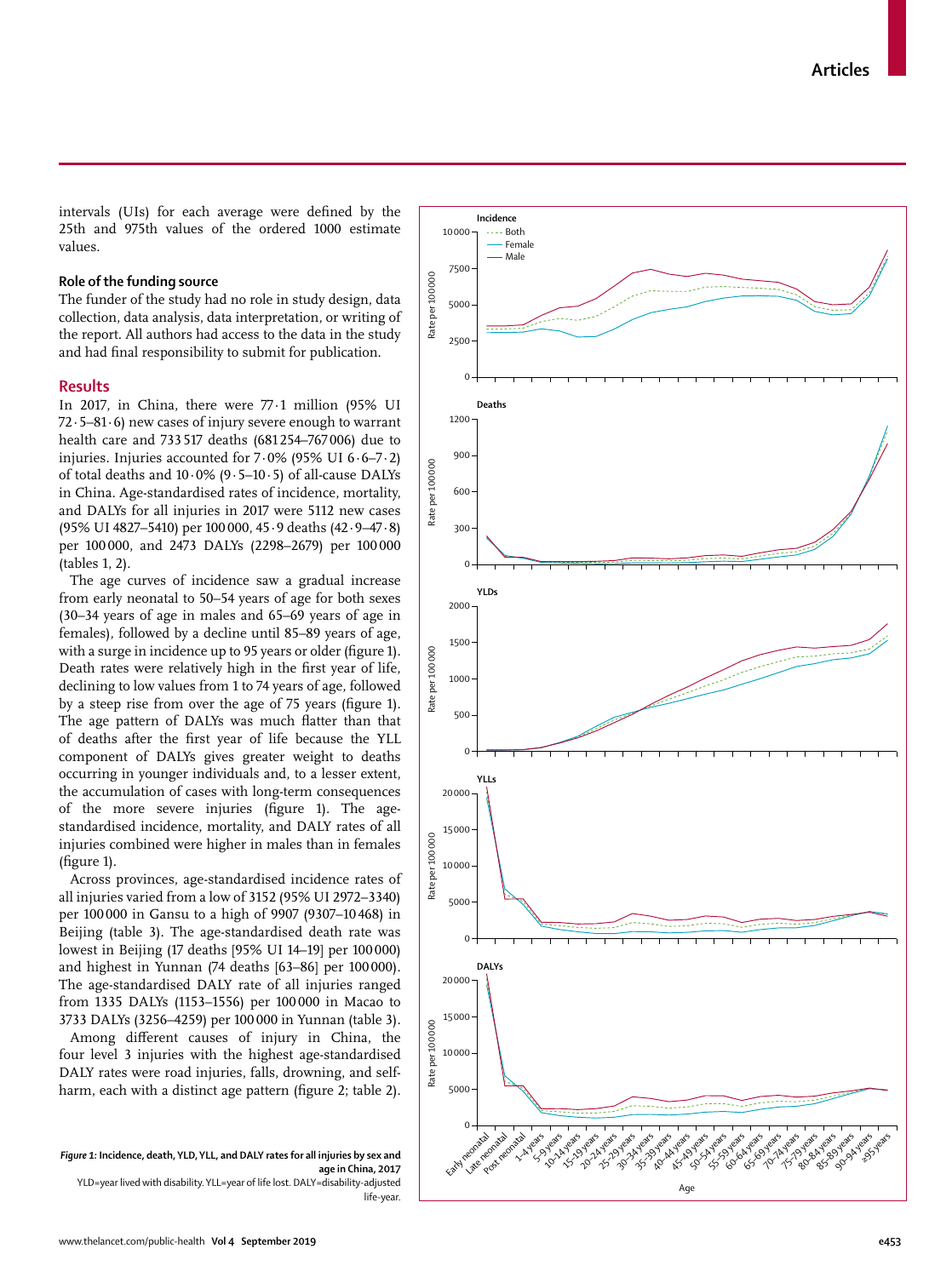|                | Incidence                                    |                                                              | Deaths                                                   |                                                              | XLLS                                         |                                                              | YLDs                                         |                                                              | <b>DALYS</b>                                 |                                                              |
|----------------|----------------------------------------------|--------------------------------------------------------------|----------------------------------------------------------|--------------------------------------------------------------|----------------------------------------------|--------------------------------------------------------------|----------------------------------------------|--------------------------------------------------------------|----------------------------------------------|--------------------------------------------------------------|
|                | rates per 100000<br>age-standardised<br>2017 | in age-standardised<br>Percentage change<br>rates, 1990-2017 | rates per 100000<br>age-standardised<br>2017             | in age-standardised<br>Percentage change<br>rates, 1990-2017 | rates per 100000<br>age-standardised<br>2017 | in age-standardised<br>Percentage change<br>rates, 1990-2017 | rates per 100000<br>age-standardised<br>2017 | in age-standardised<br>Percentage change<br>rates, 1990-2017 | rates per 100000<br>age-standardised<br>2017 | in age-standardised<br>Percentage change<br>rates, 1990-2017 |
| China          | (4827 to 5410)<br>5111                       | (46.6 to 54.6)<br>50.6%                                      | (43 to 48)<br>46                                         | $(-148.9 to -41.1)$<br>$-44.3%$                              | $(1798$ to $1963)$<br>1893                   | $(-58.8 to -53.4)$<br>$-55.8%$                               | (430 to 758)<br>580                          | (14.9 to 27.9)<br>21.2%                                      | (2298 to 2679)<br>2473                       | $(-51.8 \text{ to } -44.6)$<br>$-48.1%$                      |
| Anhui          | (3548 <sub>to</sub> 3990)<br>3760            | $(27-3)$ to 35-8)<br>31.5%                                   | to 59)<br>$\mathfrak{B}$<br>51                           | $(-62.5 to -47.5)$<br>$-55.4%$                               | (1820 to 2415)<br>2110                       | $(-69.9)$ to $-58.2$ )<br>$-64.5%$                           | (320 to 564)<br>431                          | $(-4.9$ to 7.7)<br>1.0%                                      | (2224 to 2872)<br>2541                       | $(-65.4 to -54.1)$<br>$-60.1%$                               |
| Beijing        | (9307 to 10468)<br>9907                      | (65.0 to 76.8)<br>71.0%                                      | to 19<br>$\overline{\mathcal{U}}$<br>$\Xi$               | $(-58.6 \text{ to } -35.7)$<br>$-47.9%$                      | (520 to 718)<br>617                          | $(-65.1 to -46.3)$<br>$-56.5%$                               | (641 to 1163)<br>876                         | $(42.2 \text{ to } 55.5)$<br>48.9%                           | (1234 to 1799)<br>1493                       | $(-37.5 to -14.0)$<br>$-25.6%$                               |
| Chongqing      | (3805 to 4269)<br>4032                       | $(20-5t_0 28.8)$<br>24-5%                                    | $\frac{1}{6}$ to 48)<br>$\mathfrak{S}$<br>$\overline{4}$ | $(-64.4 to -43.9)$<br>$-55.1%$                               | (1399 to 1978)<br>1667                       | $(-72.5 to -56.6)$<br>$-65.6%$                               | (347 to 613)<br>466                          | $(-10.0 to 3.4)$<br>$-3.4%$                                  | (1824 to 2489)<br>2134                       | $(-67.2 to -51.1)$<br>$-60.0%$                               |
| Fujian         | (6232 to 7031)<br>6619                       | (59.1 to 70.1)<br>64-7%                                      | (40 to 58)<br>49                                         | $(-51.0 to -27.8)$<br>$-39.8%$                               | (1382 to 1894)<br>1624                       | $(-64.4 to -49.9)$<br>$-57.8%$                               | (501 to 906)<br>682                          | (17.4 to 34.7)<br>25-7%                                      | (2001 to 2653)<br>2306                       | $(-54.4 to -40.1)$<br>$-47.5%$                               |
| Gansu          | (2972 to 3340)<br>3152                       | (3.4 to 12.0)<br>7.8%                                        | $\frac{1}{10}$ to $60$<br>(45)<br>$5^{\circ}$            | $(-63.7 \text{ to } -49.0)$<br>$-56.7%$                      | (2065 to 2752)<br>2397                       | $(-69-4t0-56.9)$<br>$-63.3%$                                 | (308 to 532)<br>409                          | $(-16.6 to -4.4)$<br>$-10.8%$                                | (2457 to 3165)<br>2806                       | $(-65.8 to -53.5)$<br>$-59.9%$                               |
| Guangdong      | (6002 to 6919)<br>6444                       | (68.5 to 83.5)<br>76.0%                                      | to 36)<br>$\Xi$<br>(2)                                   | $(-54.8$ to $-32.9)$<br>$-44.1%$                             | (1089 to 1447)<br>1257                       | $(-61.6 to -43.7)$<br>$-53.2%$                               | (483 to 870)<br>657                          | $(26-5t04-7)$<br>35-7%                                       | (1663 to 2201)<br>1914                       | $(-48.7 to -30.4)$<br>$-39.6%$                               |
| Guangxi        | (3233 to 3702)<br>3449                       | (140 to 25.2)<br>19-4%                                       | $\frac{1}{2}$<br>51<br>ਤਿ                                | $(-47.9$ to $-23.8)$<br>$-36.8%$                             | (1868 to 2592)<br>2195                       | $(-56.9 to -38.1)$<br>$-48.1%$                               | (305 to 535)<br>407                          | $(-11.0 to 2.3)$<br>$-4.8%$                                  | (2255 to 3010)<br>2602                       | $(-52.7 to -35.0)$<br>$-44.2%$                               |
| Guizhou        | (4782 to 5367)<br>5070                       | (32.0 to 42.7)<br>37.4%                                      | to 64<br>54<br>45                                        | $(-60.7 to -38.2)$<br>$-50.4%$                               | (1826 to 2666)<br>2207                       | $(-70.5 to -51.8)$<br>$-62.1%$                               | (476 to 829)<br>634                          | $(4.3 \text{ to } 19.3)$<br>11.4%                            | (2434 to 3319)<br>2841                       | $(-63.8 to -45.5)$<br>$-55.6%$                               |
| Hainan         | (5553 to 6136)<br>5835                       | (29.0 to 36.2)<br>32.5%                                      | (34 to 47)<br>$\overline{4}$                             | $(-63.9 to -44.5)$<br>$-55.4%$                               | (1466 to 1995)<br>1712                       | $(-67.5 to -50.1)$<br>$-59.5%$                               | (447 to 796)<br>606                          | $(-3.5 \text{ to } 11.5)$<br>3.6%                            | (2018 to 2665)<br>2318                       | $(-59.5 to -42.9)$<br>$-51.8%$                               |
| Hebei          | (4308 to 4912)<br>4604                       | (50.0 to 62.2)<br>55-9%                                      | to 54)<br>$47$<br>$\widehat{a}$                          | $(-35.3 to -8.9)$<br>$-23.3%$                                | (1927 to 2560)<br>2225                       | $(-41.9 to -19.1)$<br>$-31.5%$                               | (400 to 709)<br>540                          | (16.2 to 31.3)<br>23-5%                                      | (2435 to 3113)<br>2765                       | $(-34.7 to -13.8)$<br>$-24.9%$                               |
| Heilongjiang   | (3390 to 3877)<br>3628                       | (22.0 to 32.0)<br>26-7%                                      | $\pm 0.35$<br>29<br>$\overline{c}$                       | $(-58.4 to -40.1)$<br>$-49.4%$                               | (1122 to 1571)<br>1329                       | $(-61.3 to -45.0)$<br>$-53.6%$                               | (310 to 541)<br>413                          | $(-4.5 to 6.1)$<br>0.6%                                      | (1512 to 2002)<br>1741                       | $(-53.8 to -38.6)$<br>$-46.8%$                               |
| Henan          | (3149 to 3646)<br>3387                       | $(30-5 to 43-5)$<br>36.9%                                    | to 57)<br>49<br>$\overline{41}$                          | $(-44.6 to -21.7)$<br>$-33.4%$                               | (1705 to 2349)<br>2015                       | $(-57.3 to -38.4)$<br>$-48.1%$                               | (300 to 522)<br>399                          | $(-3.7 \text{ to } 10.9)$<br>3.4%                            | (2093 to 2763)<br>2414                       | $(-52.0 \text{ to } -34.2)$<br>$-43.4%$                      |
| Hong Kong SAR  | (5796 to 6785)<br>6256                       | (53.2 to 64.1)<br>58.8%                                      | to $22$<br>(16)<br>$\overline{19}$                       | $(-47.4t0 - 24.8)$<br>$-36.9%$                               | (570to807)<br>678                            | $(-53.7 to -33.0)$<br>$-44.2%$                               | (512 to 925)<br>698                          | (48.5 to 57.3)<br>53.1%                                      | (1153 to 1638)<br>1376                       | $(-27.8 to -6.8)$<br>$-17.7%$                                |
| Hubei          | (3807 to 4326)<br>4058                       | (26.2 to 37.4)<br>31.6%                                      | to $78$<br>$\mathbb{E}$<br>67                            | $(-46.0 to -23.8)$<br>$-35.5%$                               | (1927 to 2690)<br>2322                       | $(-59.7 to -44.6)$<br>$-52.8%$                               | (363 to 644)<br>490                          | $(-0.8$ to $13.1)$<br>6.2%                                   | (2391 to 3215)<br>2812                       | $(-54.4 to -39.8)$<br>$-47.7%$                               |
| Hunan          | (3561 to 4006)<br>3780                       | (24.7 to 34.2)<br>29.2%                                      | 57<br>(48 to 66)                                         | $(-51.1 to -30.8)$<br>$-41.6%$                               | (1964 to 2685)<br>2294                       | $(-60.5$ to $-44.7)$<br>$-53.2%$                             | (325 to 569)<br>435                          | $(-7.4 to 6.9)$<br>$-0.7%$                                   | (2377 to 3112)<br>2730                       | $(-56.1 to -41.1)$<br>$-48.9%$                               |
| Inner Mongolia | (4144 to 4711)<br>4428                       | (37.0 to 47.1)<br>41.9%                                      | to 44)<br>38                                             | $(-61.9 to -44.3)$<br>$-54.0%$                               | $(1468$ to $1978)$<br>1702                   | $(-66.1 to -51.3)$<br>$-59.4%$                               | (379 to 676)<br>513                          | (1.7 to 15.6)<br>8.5%                                        | (1933 to 2512)<br>2216                       | $(-59.2 \text{ to } -45.2)$<br>$-52.5%$                      |
| Jiangsu        | (7654 to 8567)<br>8097                       | (78.8 to 90.1)<br>84-5%                                      | (640<br>$\overline{6}$<br>$\overline{4}$                 | $(-50.0 to -28.6)$<br>$-39.4%$                               | (1224 to 1659)<br>1431                       | $(-65-3 to -51-5)$<br>$-58.7%$                               | (594 to 1085)<br>813                         | $(37-3 to 55-4)$<br>46.2%                                    | (1975 to 2588)<br>2244                       | $(-51.6 \text{ to } -35.6)$<br>$-44.2%$                      |
| Jiangxi        | (4909 to 5540)<br>5219                       | (35.0 to 45.2)<br>40.2%                                      | to 64<br>(49)<br>56                                      | $(-64.7 to -51.0)$<br>$-58.2%$                               | (2152 to 2798)<br>2467                       | $(-71.5 to -59.8)$<br>$-66.0%$                               | (461 to 818)<br>623                          | $(10.2 \text{ to } 22.3)$<br>16.2%                           | (2719 to 3493)<br>3090                       | $(-66.1 to -53.7)$<br>$-60.4%$                               |
| 這              | (3073 to 3561)<br>3309                       | (21.8 to 33.5)<br>27-5%                                      | $\frac{1}{2}$<br>26<br>$\overline{c}$                    | $(-61.4 to -40.4)$<br>$-51.8%$                               | (971 to 1479)<br>1201                        | $(-64.3 to -44.0)$<br>$-55.5%$                               | (319 to 552)<br>422                          | $(4.5 \text{ to } 13.3)$<br>9.0%                             | (1362 to 1907)<br>1623                       | $(-55.4 to -37.1)$<br>$-47.4%$                               |
| Liaoning       | (4506 to 5126)<br>4810                       | (3.7 to 11.0)<br>7.5%                                        | to 36)<br>(25)<br>$\sqrt{2}$                             | $(-52.6 \text{ to } -28.0)$<br>$-41.6%$                      | $(1046 \text{ to } 1468)$<br>1249            | $(-58.4 to -37.3)$<br>$-48.9%$                               | (389 to 688)<br>524                          | $(-9.7 to -3.3)$<br>$-6.5%$                                  | (1531 to 2040)<br>1773                       | $(-49.6 \text{ to } -31.3)$<br>$-41.0%$                      |
| Macao SAR      | (4916 to 5587)<br>5252                       | (44.9 to 54.0)<br>49.4%                                      | to $23$ )<br>20<br>연                                     | $(-56.3 to -41.2)$<br>$-49.7%$                               | (652 to 848)                                 | $(-60.1 to -46.8)$<br>$-54.1%$                               | (443 to 790)<br>600                          | $(35-6 to 44-5)$<br>40.3%                                    | (1153 to 1556)<br>1335                       | $(-41.5 to -26.2)$<br>$-34.2%$                               |
| Ningxia        | (3257 to 3752)<br>3492                       | (4.2 to 13.9)<br>8.6%                                        | to 64<br>$53 \text{ }$                                   | $(-59.1 to -35.8)$<br>$-49.1%$                               | (2068 to 2882)<br>2439                       | $(-68.8 to -48.9)$<br>$-60.1%$                               | (339 to 585)<br>449                          | $(-7.6 \text{ to } 0.5)$<br>$-3.5%$                          | (2485 to 3351)<br>2887                       | $(-64.6 to -45.4)$<br>$-56.1%$                               |
|                |                                              |                                                              |                                                          |                                                              |                                              |                                                              |                                              |                                                              |                                              | (Table 3 continues on next page)                             |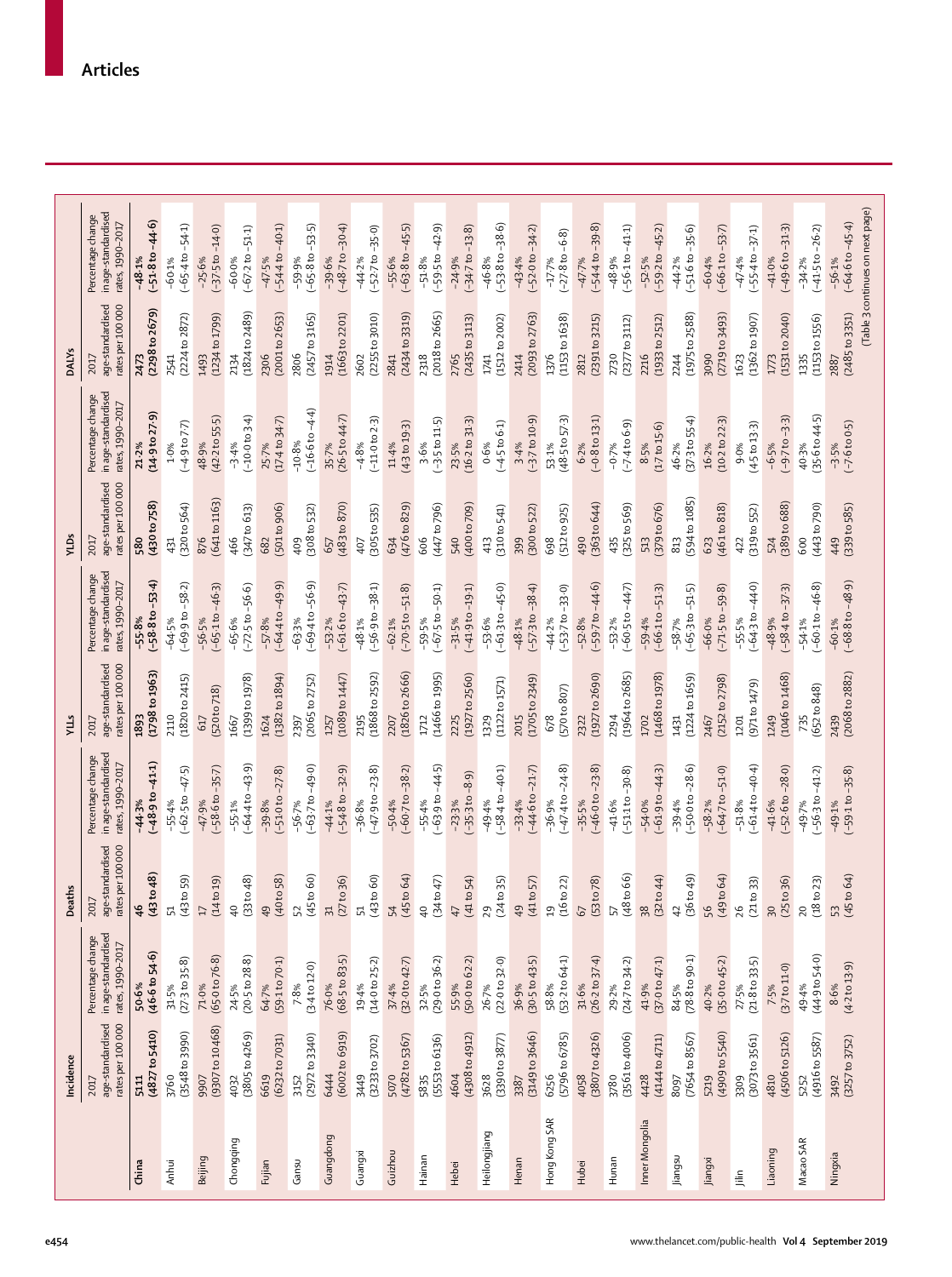|                                                                                                                                                                  | Incidence                                    |                                                              | Deaths                                                |                                                                                                                                                                                  | STIA                                         |                                                              | <b>XLDS</b>                                  |                                                              | <b>DALYs</b>                                 |                                                              |
|------------------------------------------------------------------------------------------------------------------------------------------------------------------|----------------------------------------------|--------------------------------------------------------------|-------------------------------------------------------|----------------------------------------------------------------------------------------------------------------------------------------------------------------------------------|----------------------------------------------|--------------------------------------------------------------|----------------------------------------------|--------------------------------------------------------------|----------------------------------------------|--------------------------------------------------------------|
|                                                                                                                                                                  | rates per 100000<br>age-standardised<br>2017 | in age-standardised<br>Percentage change<br>rates, 1990-2017 | age-standardised<br>rates per 100000<br>2017          | in age-standardised<br>Percentage change<br>rates, 1990-2017                                                                                                                     | rates per 100000<br>age-standardised<br>2017 | in age-standardised<br>Percentage change<br>rates, 1990-2017 | rates per 100000<br>age-standardised<br>2017 | in age-standardised<br>Percentage change<br>rates, 1990-2017 | rates per 100000<br>age-standardised<br>2017 | in age-standardised<br>Percentage change<br>rates, 1990-2017 |
| (Continued from previous page)                                                                                                                                   |                                              |                                                              |                                                       |                                                                                                                                                                                  |                                              |                                                              |                                              |                                                              |                                              |                                                              |
| Qinghai                                                                                                                                                          | (3079 to 3601)<br>3332                       | (3.7 to 15.2)<br>9.3%                                        | to 71<br><b>G</b> 52                                  | $(-56.3 to -32.5)$<br>$-45.4%$                                                                                                                                                   | (2442 to 3378)<br>2859                       | $(-63.7 to -42.6)$<br>$-54.3%$                               | (358 to 607)<br>471                          | (2.3 to 10.1)<br>6.2%                                        | (2908 to 3883)<br>3330                       | $(-59.6 \text{ to } -38.9)$<br>$-50.3%$                      |
| Shaanxi                                                                                                                                                          | (3605 to 4081)<br>3842                       | (32.4 to 43.7)<br>37.9%                                      | to 55)<br>(38)<br>$47$                                | $(-29.6 to 6.6)$<br>$-13.3%$                                                                                                                                                     | (1713 to 2437)<br>2062                       | $(-44.2 to -16.0)$<br>$-31.6%$                               | (370 to 645)<br>494                          | (4.3 to 15.9)<br>10.2%                                       | (2170 to 2943)<br>2555                       | $(-37.5 to -12.4)$<br>$-26.2%$                               |
| Shandong                                                                                                                                                         | (3962 to 4434)<br>4194                       | (35.3 to 44.9)<br>40.0%                                      | $\cdot$ to 48)<br>$\Im$<br>$\overline{4}$             | $(-60.7 to -41.8)$<br>$-52.2%$                                                                                                                                                   | (1407 to 1952)<br>1659                       | $(-65 - 7t0 - 49.6)$<br>$-58.4%$                             | (371 to 654)<br>500                          | $(15-3 to 25-9)$<br>20.6%                                    | (1873 to 2483)<br>2159                       | $(-58.4 to -42.4)$<br>$-50.9%$                               |
| Shanghai                                                                                                                                                         | (9178 to 10639)<br>9869                      | (80.8 to 96.9)<br>88.6%                                      | to $28$ )<br>$\frac{5}{2}$                            | $(-49.9 to -24.7)$<br>$-38.3%$                                                                                                                                                   | (815 to 1126)<br>966                         | $(-56.9 to -36.4)$<br>$-47.7%$                               | (811 to 1468)<br>1105                        | (69.5 to 82.0)<br>75.8%                                      | (1732 to 2458)<br>2071                       | $(-28.6 \text{ to } -3.1)$<br>$-16.3%$                       |
| Shanxi                                                                                                                                                           | (4991 to 5596)<br>5287                       | (49.2 to 59.2)<br>53.9%                                      | to 46<br>$\Im$<br>$38$                                | $(-55.5 to -31.2)$<br>$-43.9%$                                                                                                                                                   | (1433 to 1999)<br>1702                       | $(-60.3 to -39.8)$<br>$-50.4%$                               | (458 to 812)<br>618                          | (26.2 to 37.3)<br>31.9%                                      | (1986 to 2657)<br>2320                       | $(-50.8to -30.3)$<br>$-40.5%$                                |
| Sichuan                                                                                                                                                          | (5566 to 6305)<br>5913                       | $(59 - 7t0 - 71.8)$<br>65.9%                                 | $to 61)$<br>52                                        | $(-51.7 to -27.0)$<br>$-39.7%$                                                                                                                                                   | (1841 to 2598)<br>2184                       | $(-65.8 to -45.5)$<br>$-56.7%$                               | (517 to 903)<br>687                          | $(27.8$ to $43.5)$<br>35.7%                                  | (2456 to 3339)<br>2871                       | $(-57.7$ to $-37.2)$<br>$-48.2%$                             |
| Taiwan                                                                                                                                                           | (4239 to 4738)<br>4479                       | $(3-7)$ to $12-1$<br>8.0%                                    | to 43<br>69                                           | $(-56.5 to -51.8)$<br>$-54.2%$                                                                                                                                                   | (1497 to 1667)<br>1580                       | $(-61.9 to -57.5)$<br>$-59.8%$                               | (373 to 669)<br>508                          | $(-5.0 to 1.1)$<br>$-1.9%$                                   | (1936 to 2260)<br>2088                       | $(-55-6 to -50-4)$<br>$-53.1%$                               |
| Tianjin                                                                                                                                                          | (3499 to 4002)<br>3740                       | (27.5 to 38.1)<br>32.6%                                      | $(26 to 36)$<br>$\Xi$                                 | $(-47.7 to -22.8)$<br>$-36.6%$                                                                                                                                                   | (1182 to 1599)<br>1373                       | $(-51.1 to -29.6)$<br>$-41.8%$                               | (342 to 596)<br>456                          | (15.4 to 23.9)<br>19.9%                                      | (1598 to 2068)<br>1830                       | $(-42.8 to -22.3)$<br>$-33.2%$                               |
| Tibet                                                                                                                                                            | (3497 to 4092)<br>3784                       | (0.4 to 10.2)<br>5.3%                                        | 'to 65)<br>$\overline{47}$<br>56                      | $(-61.2 to -42.9)$<br>$-52.9%$                                                                                                                                                   | (2243 to 3147)<br>2656                       | $(-65.6 \text{ to } -45.7)$<br>$-56.6%$                      | (397 to 667)<br>519                          | $(10-8 to 17-1)$<br>14.2%                                    | (2731 to 3679)<br>3175                       | $(-60.6 to -41.2)$<br>$-51.7%$                               |
| Xinjiang                                                                                                                                                         | (3178 to 3597)<br>3375                       | (27.6 to 37.7)<br>32.3%                                      | to 59)<br>$51 \overline{4}$                           | $(-47.6 \text{ to } -21.9)$<br>$-36.7%$                                                                                                                                          | (2227 to 2988)<br>2588                       | $(-54.5 to -28.8)$<br>$-43.6%$                               | (343 to 582)<br>451                          | (6.4 to 16.4)<br>11.6%                                       | (2662 to 3451)<br>3039                       | $(-49.8 to -24.8)$<br>$-39.2%$                               |
| Yunnan                                                                                                                                                           | (4480 to 5030)<br>4740                       | (19.5 to 29.3)<br>24.5%                                      | to 86)<br>$\overline{63}$<br>$\overline{\mathcal{X}}$ | $(-55.2 to -32.6)$<br>$-44.4%$                                                                                                                                                   | (2718 to 3641)<br>3162                       | $(-64.8 to -46.7)$<br>$-56.4%$                               | (430 to 740)<br>571                          | (3.4 to 13.7)<br>8-7%                                        | (3256 to 4259)<br>3733                       | $(-60.2 to -42.4)$<br>$-52.0%$                               |
| Zhejiang                                                                                                                                                         | (20051093062)<br>8566                        | $(67.6 \text{ to } 79.0)$<br>73.2%                           | (38 to 56)<br>$\ensuremath{\varphi}\xspace$           | $(-56.1 to -36.2)$<br>$-47.2%$                                                                                                                                                   | (1306 to 1800)<br>1531                       | $(-68.9 \text{ to } -56.5)$<br>$-63.6%$                      | (691 to 1243)<br>943                         | (43.4 to 55.9)<br>49.9%                                      | (2130 to 2859)<br>2474                       | $(-55-41.6)$<br>$-48.9%$                                     |
|                                                                                                                                                                  |                                              |                                                              |                                                       |                                                                                                                                                                                  |                                              |                                                              |                                              |                                                              |                                              |                                                              |
| Table 3: Age-standardised incidence, mortality, YLL, YLD, and DALY rates in 2017 and percentage change from 1990 to 2017 for all injuries in China and provinces |                                              |                                                              |                                                       | Data in parentheses are 95% uncertainty intervals. YLL=year of life lost. YLD=year lived with disability. DALY=disability-adjusted life-year. SAR=special administrative region. |                                              |                                                              |                                              |                                                              |                                              |                                                              |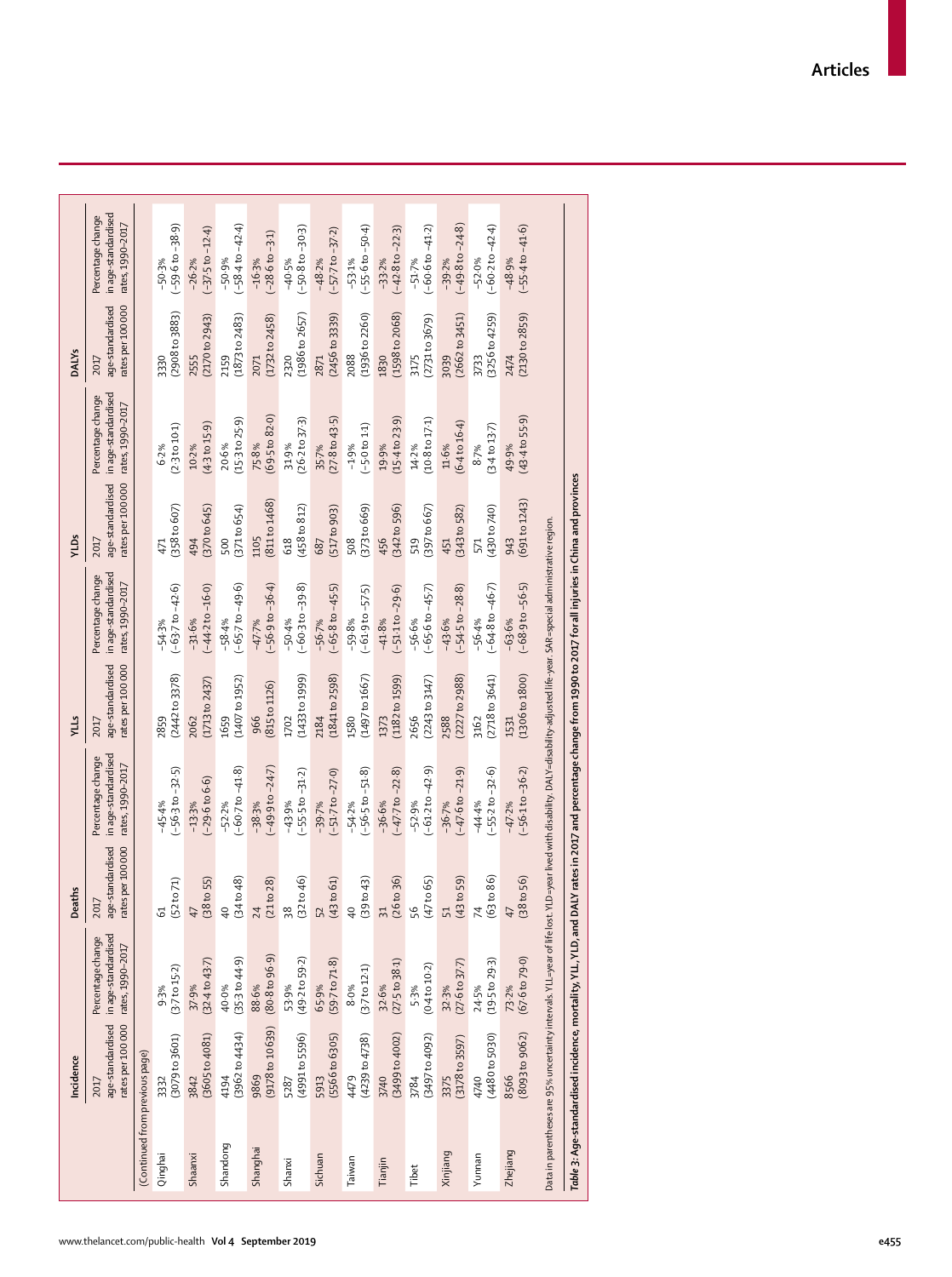

Road injuries peaked in early adulthood, were relatively stable between age ranges 25–29 and 60–69 years, and fell in the later years of life**.** Drowning peaked in childhood, whereas self-harm rates showed a small peak in the 25–29 years and 80–84 years age groups (figure 2). In terms of the geographical pattern of the four leading causes of age-standardised DALYs, there was a large disparity in road injuries between eastern and western districts, with the lowest rate of 294 DALYs (95% UI 244–358) per 100000 in Hong Kong and highest rate of 1343 DALYs (1151–1615) per 100000 in the Qinghai (appendix p 6). The age-standardised DALY rate of falls ranged from 153 DALYs (114–221) per 100 000 in Jilin to 662 DALYs (441–812) per 100000 in Yunnan (appendix p 7). For drowning, the difference in age-standardised DALYs ranged from 51 DALYs (42–65) per 100000 in Beijing to 544 DALYs (445–654) per 100 000 in Xinjiang (appendix p 8). The highest rate of age-standardised DALYs for self-harm was in Taiwan with 542 DALYs (509–578) per 100 000 and the lowest was in Beijing with 104 DALYs (81–131) per 100 000 (appendix p 9).

The age-standardised incidence rate of all injuries increased by  $50.6\%$  (95% UI  $46.6-54.6$ ) at the national level between 1990 and 2017 (table 1). Despite the increase in age-standardised incidence, China experienced a substantial decrease in age-standardised mortality rate (44·3% decrease, 95% UI 41·1–48·9) and age-standardised DALY rates  $(48.1\%, 44.6-51.8)$  for all injuries between 1990 and 2017 (tables 1, 2). Age-standardised DALY rates for drowning; injuries from fire, heat, and hot substances; adverse effects of medical treatments; animal contact; environmental heat and cold exposure; self-harm; and executions and police conflict declined by more than 60% between 1990 and 2017 (table 2).

The age-standardised incidence rate of road injuries in 2017 more than doubled, increasing by 113·2% (95% UI 103·7 to 123·6) from 1990 to 2017 (table 1). However, age-standardised mortality and DALY rates from road injuries decreased by 21·8% (14·9 to 30·7) and  $25.0\%$  (18.8 to 32.5), respectively (tables 1, 2). Agestandardised DALY rates of road injuries varied from an increase of 9·5% (−10·8 to 31·9) in Shaanxi to a decrease of  $63.5\%$  (60.6 to  $66.0$ ) in Taiwan (appendix p 6).

The age-standardised incidence rate of falls increased by 113·2% (95% UI 104·4 to 123·6) between 1990 and 2017 (table 1). The age-standardised mortality rate for falls increased by 12·8% (−23·9 to 33·4), whereas the DALY rate showed no substantial change over this time period (tables 1, 2). Age-standardised DALY rates from falls decreased in 16 provinces but increased in 18 others

*Figure 2:* **Age-specific incidence, death, YLD, YLL, and DALY rates by cause of injury in China, 2017**

Self-harm is measured from age 10–14 years onwards. YLD=year lived with disability. YLL=year of life lost. DALY=disability-adjusted life-year.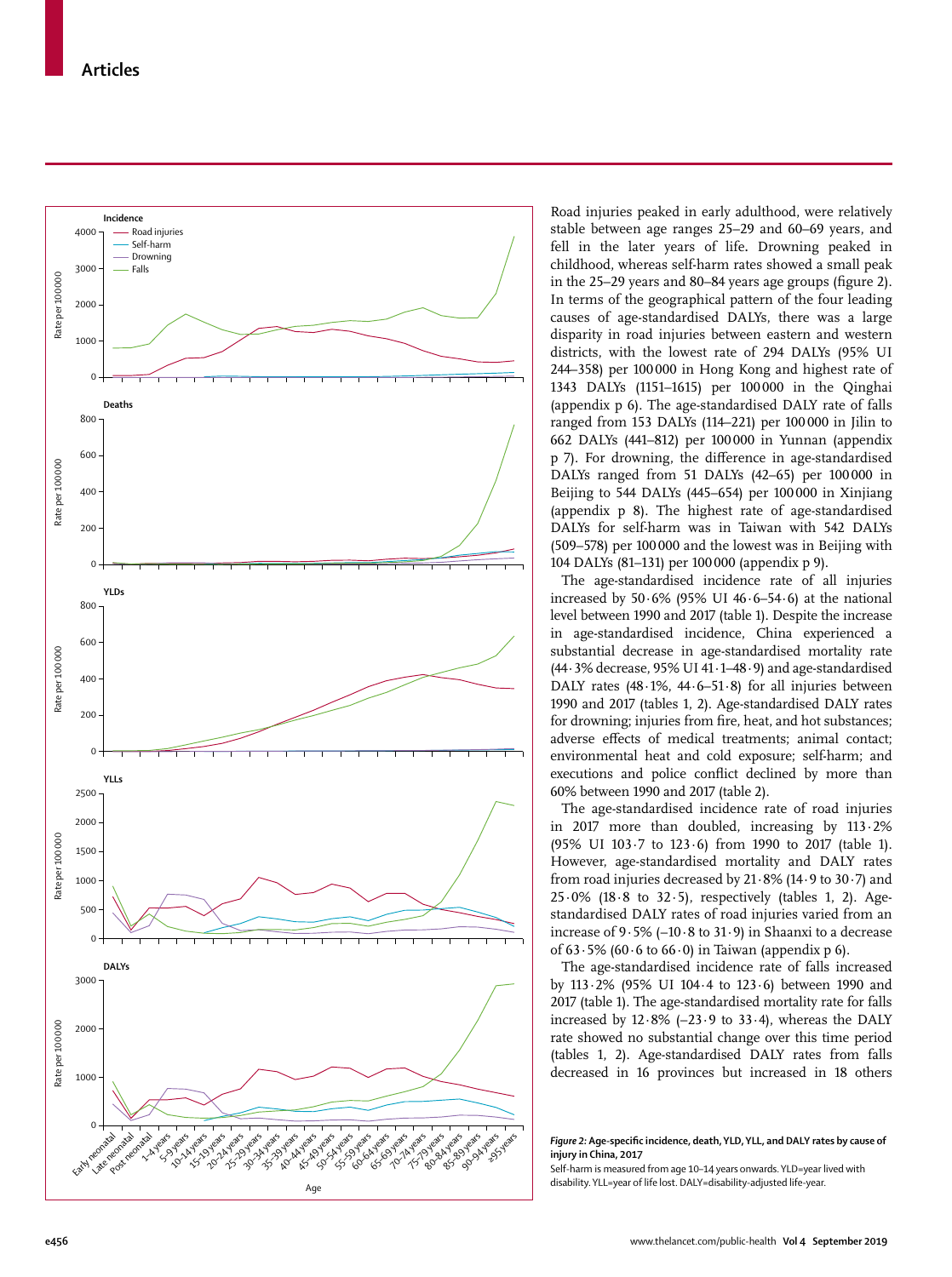**Articles**



*Figure 3:* **Age-standardised DALYs by province and SDI value**

The black line shows the expected pattern of injury DALY rates with sociodemographic development based on all GBD locations. DALY=disability-adjusted life-year. SDI=Socio-demographic Index.

(appendix p 7). Tibet experienced the largest decrease  $(40.4\%$ , 95% UI 22 $\cdot$ 5 to 53 $\cdot$ 2) whereas the largest increase occurred in Shanghai (46·8%, 24·3 to 66·7; appendix p 7).

The age-standardised incidence rate of drowning decreased by 17·4% (95% UI 10·2–23·8) from 1990 to 2017 (table 1). Age-standardised mortality and DALY rates decreased by  $65.3\%$   $(62.9-67.5)$  and  $71.3\%$   $(69.1-73.3)$ , respectively (tables 1, 2). Age-standardised DALY rates decreased in all provinces, with decreases varying from 46·9% (35·8–56·2) in Hong Kong to 80·2% (78·4–81·8) in Taiwan (appendix p 8).

The age-standardised incidence rate of self-harm decreased by 39·4% (95% UI 33·8–45·1) from 1990 to 2017, while age-standardised mortality and DALY rates of self-harm decreased by 65·6% (95% UI 57·6–68·7) and  $71.8\%$  (64 $.7-74.3$ ), respectively (tables 1, 2). Taiwan had a 43·9% (95% UI 34·7–54·8) increase in agestandardised DALY rates, whereas 33 provinces had decreases varying from 41·1% (27·9–52·3) in Hong Kong to  $82.9\%$  (76.4–86.6) in Jiangxi (appendix p 9).

Relative to the expected pattern of injury DALY rates with sociodemographic development based on all GBD locations, provinces in China have shown faster decline as their SDI has increased (figure 3). In other words, between 1990 and 2017, China achieved a greater reduction in age-standardised DALY rates from injuries than the global average. Note that the sharp interruptions in the DALY rates for several provinces were due to natural disasters (eg, earthquakes in Sichuan in 2008 and in Qinghai in 2010).

## **Discussion**

This study on the burden of injuries in China revealed that although the incidence of injuries increased between 1990 and 2017, the injury burden in terms of mortality and DALYs greatly improved. This change is not surprising for China, which has experienced a rapid social and economic development over the past three decades. On the one hand, transformation of the social economy has accelerated the process of motorisation and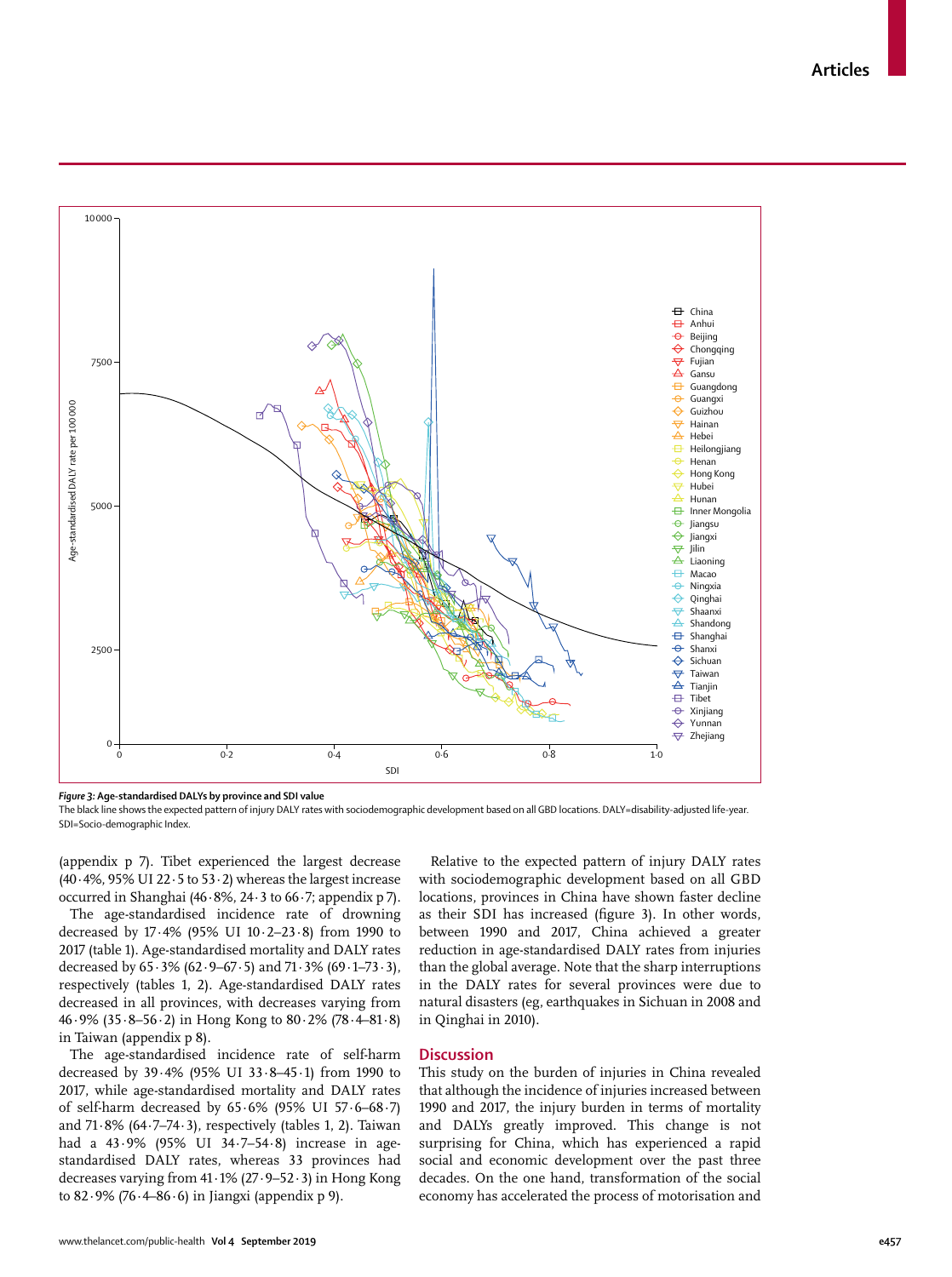industrialisation, leading to the arrival of motorised society and environmental pollution that has dramatically increased the possibility of road injuries and has been reported as a risk factor for fall-related injury.15–17 On the other hand, the burden of fatal injury outcomes might have been reduced by the substantial socioeconomic and political developments that have occurred in the past 30 years.5,15 Of these developments, the most important were probably reduced poverty, higher employment, availability and coverage of medical and basic public health services, formulation of injury prevention-related policies and legislations, active government-supported initiatives, and increasing the injury prevention awareness of the population, particularly for child injury prevention.<sup>4,5</sup> Child protection strategies have been widely acknowledged and publicly supported, and there has been some speculation that the one-child policy has led to greater parental attention to children, thus driving large improvements in younger age groups, given that many child injuries might be due to lack of supervision or unsafe circumstances.<sup>5,18</sup>

Economic development has a complex relationship with road injuries, as it has been reported that road injury death increases at the early stage of economic development.19–21 In low-income countries, car crashes and road injury deaths have been estimated to increase by 4·7% and 3·1%, respectively, for each 10% increase in gross domestic product (GDP).19–21 In China, GDP has increased by 30 times over the past two decades, with increases of highway mileage from 1·03 to 4·36 million km and of motor vehicle users from 14·76 million to 25·01 million, contributing to an increased probability of road injury.<sup>22-24</sup> However, improvements in road construction, expansion of road safety awareness, and increased motor vehicle safety systems have occurred in parallel with these economic developments, which might explain why increases in incidence were accompanied by decreases in mortality.<sup>25</sup> Road safety laws are likely to have played a role. The Regulation of Road Traffic Management was formulated in 1988 and included requirements to use seatbelts and helmets. The Road Traffic Safety Law was then enacted in 2003 and included more stringent road traffic safety regulations pertaining to drinking and driving, speeding, lane use, and the licencing system.<sup>26,27</sup> In addition, an inter-ministry project involving 27 government departments was established in 2003 with the purpose of improving road safety.<sup>28</sup> Additionally, in 2011, drinking and driving and speeding became offences under criminal law in China.<sup>29</sup> Finally, regulations targeted at road safety in the vicinity of schools, championed by ten ministries, might have contributed to the decline in burden of road injury in children.30

The burden of self-harm also greatly declined during the study period. One of the key strategies of suicide prevention has been to restrict access to the means of suicide.<sup>31,32</sup> The Chinese Government enforced a law in 1981 to strictly control the manufacturing, sales, and use of firearms.<sup>33</sup> Regulations enacted in 1997 and revised in 2001 also increased the supervision and management of production, marketing, and use of pesticides and other agricultural chemicals.34 In 2005, a regulation was enacted to reinforce the management of narcotic and psychotropic drugs to improve the safety of using these drugs.<sup>35</sup> Moreover, the prevention of self-harm might have benefited from efforts to improve mental health services, given that a large proportion of individuals who die by suicide in China have a mental illness.<sup>36</sup> The National Mental Health Work Plan (2015–2020), jointly issued by the National Health and Family Planning Commission, the Ministry of Civil Affairs, the Ministry of Public Security, and the China Disabled Persons' Federation, proposed a goal of improving mental health services by strengthening advocacy for mental health issues and reinforcing interventions for populations with psychological and behavioural issues. $37$ The first national mental health law, implemented in 2013, included treatment standards and treatment access protections<sup>38</sup> that led to 4·3 million people with mental health issues being registered for services, among whom 73 $\cdot$ 2% had received services by the end of 2014.<sup>37,39</sup> The decline in suicide in females might be associated with improvements in economic equality, such as increased educational opportunities and freedom of marriage. Despite the overall improvements in the burden of selfharm, older people (ie, aged ≥60 years) continue to experience considerable burden. Older people have been found to be susceptible to self-harm risk factors such as isolation and barriers to accessing health care, particularly for the so-called empty nest elderly,<sup>32,40,41</sup> who might be prone to depression, sadness, and grief after the departure of their children and who can face substantial financial pressure when coping with chronic diseases after retirement.<sup>42,43</sup>

The burden of drowning also greatly decreased between 1990 and 2017. Since 2007, the Ministry of Education has disseminated annual warnings about the risks of drowning and advises adult supervision near bodies of water.<sup>44</sup> This increased awareness might have partly mitigated the risk of drowning. Additionally, the enrolment rate for kindergarten has increased in the past 15 years,<sup>45</sup> which has probably decreased the amount of exposure young children have to bodies of water. Improved infrastructure projects including bridges, roads, levees, safe drinking water, and sanitary washroom programmes are likely to have also decreased exposure to bodies of water.46 Improved waterborne traffic safety regulations have also been legislated in the past few decades, which might play a role.<sup>47</sup>

The burden of falls declined overall from 1990 to 2017, but with a notable increase in burden among older people. This is probably explained by the 8·5-year increase in life expectancy during the past two decades, resulting in a greater proportion of older people living with chronic diseases at risk of fall-related injuries and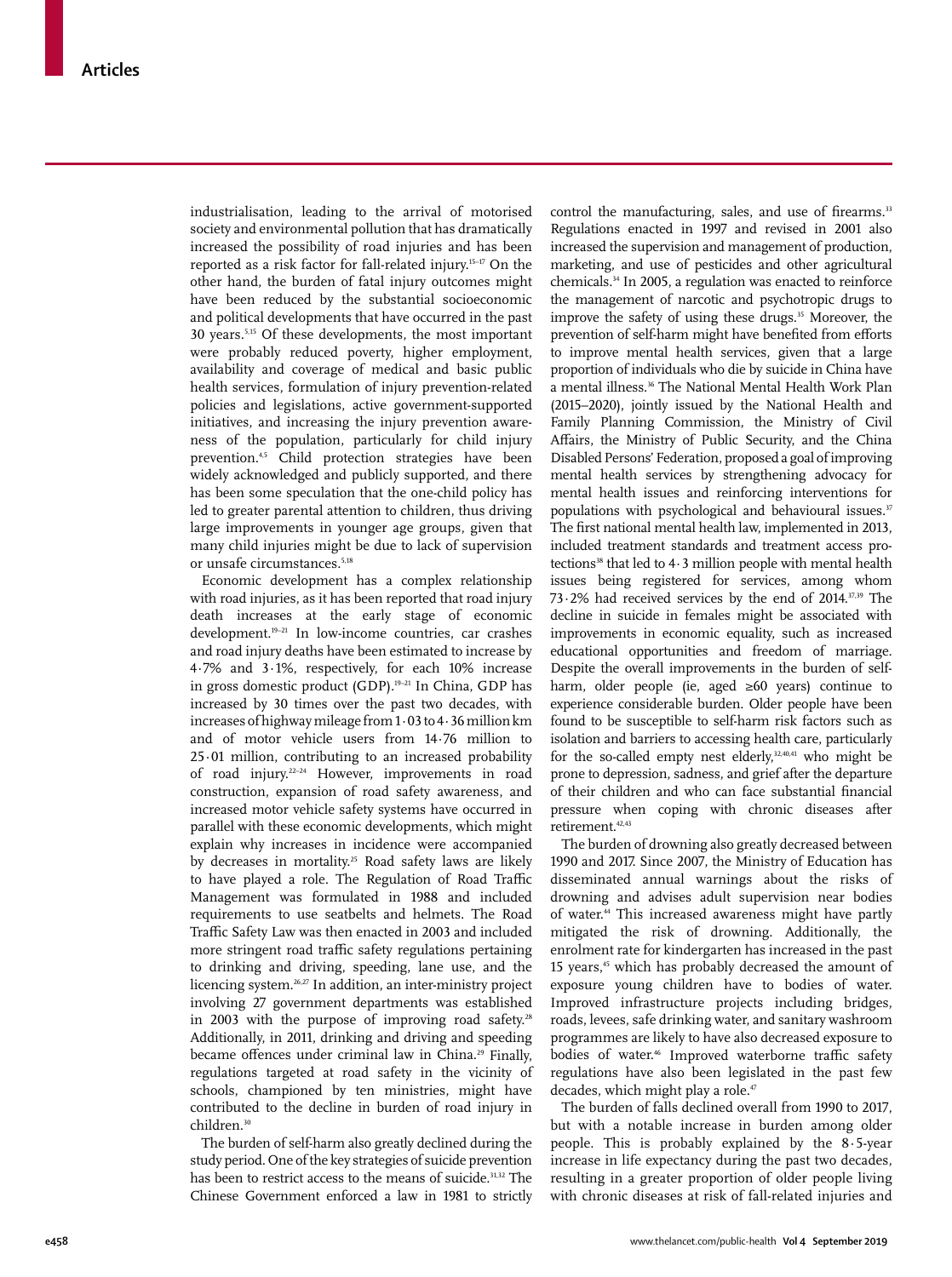death.48 As discussed previously, the older population living without familial or social support might be at higher risk of disability or death due to delayed care and treatment for fall-related injuries.40,42,49 Another possible factor responsible for the high burden of falls among older people could be the long-term exposure to ambient particulate matter, which has been reported as an important risk factor of fall-related injury. $\mathbb{F}$  Given the high burden of falls in older people, a large economic burden of falls and fall-related injury could be reasonably anticipated, implying that more attention should be given to this looming health crisis, especially to achieve the sustainable development goals of healthy ageing.<sup>50</sup>

This research, as a part of the GBD study, included the same limitations previously discussed in GBD 2017 literature, particularly as they pertained to burden estimation in China.6–11 One of the main limitations of measuring injury burden in China was a lack of reliable injury incidence data. Although the NISS<sup>13</sup> and the China Zhuhai injury patient follow-up study<sup>14</sup> are important sources of injury data in China, these data are not nationally representative and data from before 2006 were unavailable. Data on injuries before 2006 could only be derived from sparse existing literature sources, which caused the modelling process for injuries to depend more heavily on cause of death estimates, covariates, and data from surrounding countries. The mortality component in terms of YLLs constituted close to 80% of injury DALYs in China and therefore DALY estimates were most sensitive to the analyses of cause of injury death data. In the 1990s and part of the 2000s, cause of death estimates were available for a sample of the country only. However, these data were considered to be representative for the provinces. It is possible that some part of the large declining trend was influenced by the lesser coverage and quality of cause of death data in the 1990s, but the declines recorded were so large that it is unlikely the trends we report are spurious. Moreover, data from the sample registration system in recent years aligned well with the vital registration data that achieved large increases in coverage over the past decade,<sup>8</sup> which could also avoid the underestimation of the burden of road injuries caused by policy-reported data.<sup>51</sup>

Furthermore, as the DSP system and the NISS are the primary data sources for fatal and non-fatal injury analysis in China, the accuracy of results presented here is certainly subject to the quality and reliability of the input data from these surveillance systems. As with all vital registration and surveillance systems, issues such as misclassification and under-reporting can substantially affect outcomes based on such data. However, strict internal data quality auditing methods such as the underreporting survey done for the DSP system and other reviewing procedures at different levels of CDCs (county, precinct, provincial, and national), including crosschecking using multiple sources based on the electronic surveillance system management platforms, have been implemented to continuously improve the quality of the

data from the two surveillance systems. To further improve the quality of the data from these systems, additional efforts need to be made. First, the existing training, implementation, and assessment of data quality control measures should be reinforced for all staff at all levels of institutions involved in the data collection processes of these two systems. Second, data sharing among researchers, both domestic and international, should be encouraged. Improved use of data can further help to improve the quality of data in the future. Third, more efforts could be made to adopt more advanced information technology and big data methods to bridge the gap of the available data and the best information on population health in China.

In conclusion, although the overall incidence of injuries in China has increased since 1990, the burden in terms of DALYs and cause-specific mortality has decreased, particularly among the key causes of injury, including road injury, self-harm, drowning, and falls. These patterns were probably due to the complex socioeconomic and demographic changes during this time period, which probably led to a greater number of individuals being exposed to risks such as motor vehicle accidents and falls but also led to infrastructure and health-care improvements. The trends described in this study might be useful in guiding future policy development and health-care system investments that aim to both decrease the incidence of injuries and increase the access to medical care when injuries do occur. These estimates and trends might also depict what other emerging economies should anticipate as they progress through the epidemiological transition.

#### **Contributors**

DL, WL, and TV contributed to the concept of the manuscript. YP and JY completed the first draft of the manuscript. WY, EY, DX, GX, and JC contributed to the discussion part of the manuscript. JAH, WCM-V, SLJ, ZL, and TV provided critical feedback on data analysis, results, and discussion. MSB, CNH, and MS managed the estimation process. CJLM revised the manuscript critically for important intellectual content. All authors contributed to the framework construction, results interpretation, manuscript revision, and approved the final version of the manuscript. The corresponding authors attest that all listed authors meet authorship criteria and that no others meeting the criteria have been omitted.

#### **Declaration of interests**

We declare no competing interests.

### **Data sharing**

Additional results are available on the [IHME website](http://www.healthdata.org).

#### **Acknowledgments**

This work was funded by the Bill & Melinda Gates Foundation.

Editorial note: The *Lancet* Group takes a neutral position with respect to territorial claims in published maps and institutional affiliations.

#### **References**

- Chen Z. Healthy China 2020 strategic research report. Amsterdam: Elsevier, 2015.
- 2 Zhou Y, Baker TD, Rao K, Li G. Productivity losses from injury in China. *Inj Prev* 2003; **2:** 124–27.
- 3 Chinese Center for Disease Control and Prevention. Report on the prevention of injury in China. Beijing: People's Medical Publishing House, 2007 (in Chinese).

For the **IHME website** see <http://www.healthdata.org>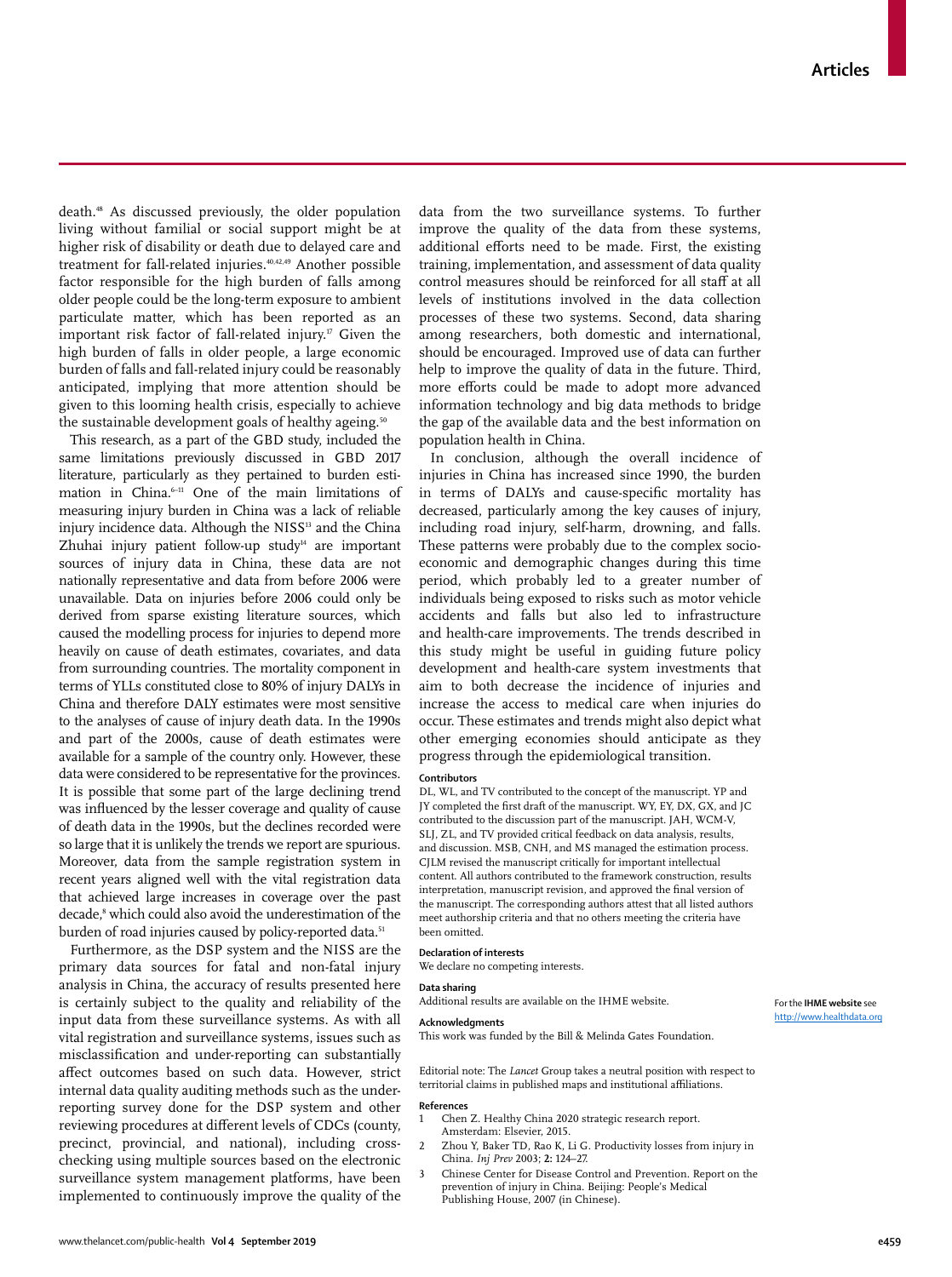- 4 Duan LL, Ye PP, Wang LH, Li ZX. Future challenges and solutions for safety in China: China CDC's exploration of injury prevention strategies. *Glob Health J* 2018; **2:** 14–23.
- 5 Li LP, Yang JZ. Injury prevention in China: government-supported initiatives on the leading causes of injury-related deaths. *Am J Public Health* 2019; **4:** 557–58.
- 6 GBD 2017 Causes of Death Collaborators. Global, regional, and national age-sex-specific mortality for 282 causes of death for 195 countries and territories, 1980–2017: a systematic analysis for the Global Burden of Disease Study 2017. *Lancet* 2018; **392:** 1736–88.
- GBD 2017 Disease and Injury Incidence and Prevalence Collaborators. Global, regional, and national disability-adjusted life-years for 354 diseases and injuries and healthy life expectancy for 195 countries and territories, 1990–2017: a systematic analysis for the Global Burden of Disease Study 2017. *Lancet* 2018; **392:** 1789–858.
- 8 GBD 2017 Mortality Collaborators. Global, regional, and national age- and sex-specific mortality and life expectancy for 195 countries and territories, 1950–2017: a systematic analysis for the Global Burden of Disease Study 2017. *Lancet* 2018; **392:** 1684–735.
- 9 GBD 2017 Risk Factor Collaborators. Global, regional, and national comparative risk assessment of 84 behavioural, environmental and occupational, and metabolic risks or clusters of risks for 195 countries and territories, 1990–2017: a systematic analysis for the Global Burden of Disease Study 2017. *Lancet* 2018; **392:** 1923–94.
- 10 GBD 2017 DALYs and HALE Collaborators. Global, regional, and national disability-adjusted life-years (DALYs) for 359 diseases and injuries and healthy life expectancy (HALE) for 195 countries and territories, 1990–2017: a systematic analysis for the Global Burden of Disease Study 2017. *Lancet* 2018; **392:** 1859–922.
- 11 GBD 2017 Population and Fertility Collaborators. Population and fertility by age and sex for 195 countries and territories, 1950–2017: a systematic analysis for the Global Burden of Disease 2017. *Lancet* 2018; **392:** 1995–2051.
- 12 Stevens GA, Alkema L, Black RE, et al. Guidelines for accurate and transparent health estimates reporting: the GATHER statement. *PLoS Med* 2016; **13:** e1002056.
- 13 Duan LL, Deng X, Wang Y, et al*.* The National Injury Surveillance System in China: a six-year review. *Injury* 2015; **46:** 572–79.
- 14 Cnossen MC, Polinder S, Vos PE, et al*.* Comparing health-related quality of life of Dutch and Chinese patients with traumatic brain injury: do cultural differences play a role? *Health Qual Life Outcomes* 2017; **15:** 72.
- 15 Ozanne-Smith J, Li QF. A social change perspective on injury prevention in China. *Inj Prev* 2018; **24** (suppl 1)**:** i25–31.
- 16 Huang C, Yu H, Koplan JP. Can China diminish its burden of non-communicable diseases and injuries by promoting health in its policies, practices, and incentives? *Lancet* 2014; **384:** 783–92.
- 17 Guo Y, Lin H, Shi Y, et al. Long-term exposure to ambient PM2.5 associated with fall-related injury in six low- and middle-income countries. *Environ Pollut* 2018; **237:** 961–67.
- 18 Hesketh T, Lu L, Xing ZW. The effect of China's one-child family policy after 25 years. *N Engl J Med* 2005; **353:** 1171–76.
- 19 Ahmed N, Andersson R. Unintentional injury mortality and socio-economic development among 15–44-year-olds: in a health transition perspective. *Public Health* 2000; **114:** 416.
- 20 van Beeck F E, Borsboom GJ, Mackenbach JP. Economic development and traffic accident mortality in the industrialized world, 1962–1990. *Int J Epidemiol* 2000; **29:** 503–09.
- 21 Bishai D, Quresh A, James P, et al. National road casualties and economic development. *Health Econ* 2006; **15:** 65–81.
- 22 National Bureau of Statistics of the People's Republic of China. Statistical bulletin of the national economic and social development in 2013. *Zhong Guo Tong Ji* 1991; **3:** 164–75.
- 23 National Bureau of Statistics of the People's Republic of China. Statistical bulletin of the national economic and social development of the People's Republic of China in 2013. *Zhong Guo Tong Ji* 2014; **3:** 6–14 (in Chinese).
- 24 Traffic Management Bureau of the Public Security Ministry. Annual report of road traffic crashes in China 2013. Beijing: Traffic Management Bureau of the Public Security Ministry, 2014 (in Chinese).
- 25 Chi G, Wang S, Liu R. An epidemiological analysis on the relationship between road injury and traffic environment in China. *Zhong hua Liu Xing Bing Xue Za Zhi* 2000; **21:** 330–32 (in Chinese).
- 26 Chi GB, Wang SY. Study on the secular trend of road traffic injuries and its influencing factors in China. *Zhong hua Liu Xing Bing Xue Za Zhi* 2007; **28:** 148–53 (in Chinese).
- Traffic Management Bureau of the Public Security Ministry. Law of the People's Republic of China on road traffic safety. http://www.mps.gov.cn/n2254314/n2254409/n2254431/n2254439/ c3698615/content.html (accessed July 23, 2019; in Chinese).
- 28 The Central People's Government of the People's Republic of China. Approval of the State Council's agreement on the establishment of Mechanism of inter-ministry co-presence conference regarding road traffic safety in the whole country. http://www.gov.cn/gongbao/content/2003/content\_62529.htm (accessed June 13, 2018; in Chinese).
- 29 National People's Congress. Amendments to the criminal law of the People's Republic of China (VIII). http://www.npc.gov.cn/ wxzl/gongbao/2011–05/10/content\_1664864.htm (accessed June 13, 2018; in Chinese).
- 30 Ministry of Education of the People's Republic of China. The Central People's Government of the People's Republic of China. Nursery school safety management approach. http://old.moe.gov.cn/publicfiles/business/htmlfiles/moe/ moe\_621/201412/180470.html (accessed June 26, 2018; in Chinese).
- 31 Florentine JB, Crane C. Suicide prevention by limiting access to methods: a review of theory and practice. *Soc Sci Med* 2010; **70:** 1626–32.
- 32 WHO. Preventing suicide: a global imperative. Geneva: World Health Organization, 2014.
- National People's Congress. Law of the People's Republic of China on control of guns. China's National People's Congress Network. http://www.npc.gov.cn/wxzl/gongbao/1996-07/05/ content\_1479974.htm (accessed July 26, 2019; in Chinese).
- 34 Order of the State Council of the People's Republic of China (No. 326). Decision of the state council on amending the regulations on the administration of pesticide. http://www.gov.cn/ gongbao/content/2002/content\_61560.htm (accessed June 13, 2018; in Chinese).
- 35 Order of the State Council of the People's Republic of China (No. 442). Regulations on the administration of narcotic drugs and psychotropic substances. http://www.gov.cn/gongbao/ content/2005/content\_80524.htm (accessed June 13, 2018; in Chinese).
- 36 Phillips MR, Yang G, Zhang Y, Wang L, Ji H, Zhou M. Risk factors for suicide in China: a national case-control psychological autopsy study. *Lancet* 2002; **360:** 1728–36.
- 37 The Central People's Government of the People's Republic of China. Circular of the general office of the State Council on forwarding the national mental health work plan of the health and family planning commission and other departments (2015 to 2020). http://www.gov.cn/zhengce/content/2015–06/18/ content\_9860.htm (accessed June 13, 2018; in Chinese).
- 38 The Central People's Government of the People's Republic of China. The mental health law of the People's Republic of China. http://www.gov.cn/jrzg/2012–10/26/content\_2252122.htm (accessed June 13, 2018; in Chinese).
- 39 Zhu Y, Zhang WB, Wang YF, et al. Providing free treatment for severe mental disorders in China. *Shanghai Arch Psychiatry* 2014; **26:** 101–02.
- 40 Gao M, Li Y, Zhang S, et al*.* Does an empty nest affect elders' health? Empirical evidence from China. *Int J Environ Res Public Health* 2017; **14:** E463.
- 41 Yur'yev A, Leppik L, Tooding L-M, et al. Social inclusion affects elderly suicide mortality. *Int Psychogeriatr* 2010; **22:** 1337–43.
- 42 Huang RL. The family condition of empty-nest household in China. *Ren Kou Yu Jing Ji* 2005; **2:** 57–62 (in Chinese).
- National Center for Chronic and Noncommunicable Disease Control and Prevention, China CDC. Report on the status of elderly health: chronic disease risk factor surveillance in China. Beijing: People's Medical Publishing House, 2014 (in Chinese).